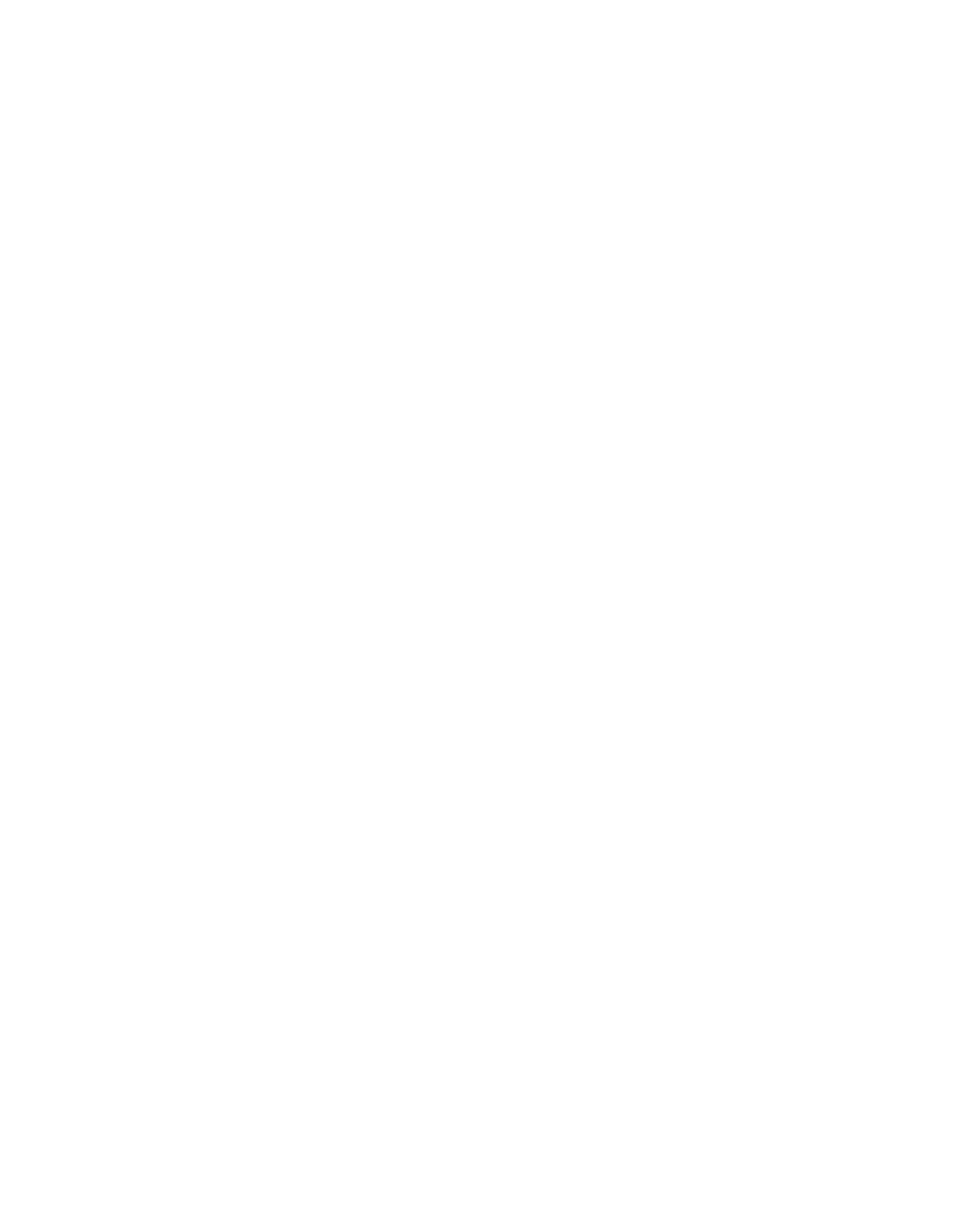### **DRAFT ENVIRONMENTAL IMPACT REPORT**

## **CITY OF LAKE FOREST SPORTS PARK AND RECREATION CENTER**

#### **P REPARED FOR :**

City of Lake Forest 25550 Commercentre Drive, Suite 100 Lake Forest, CA 92630 Contact: Cheryl Kuta, Planning Manager (949) 461‐3479

**P REPARED B Y :**

ICF International 1 Ada, Suite 100 Irvine, CA 92618 Contact: Chad R. Beckstrom, AICP (949) 333‐6625

**December 2010**

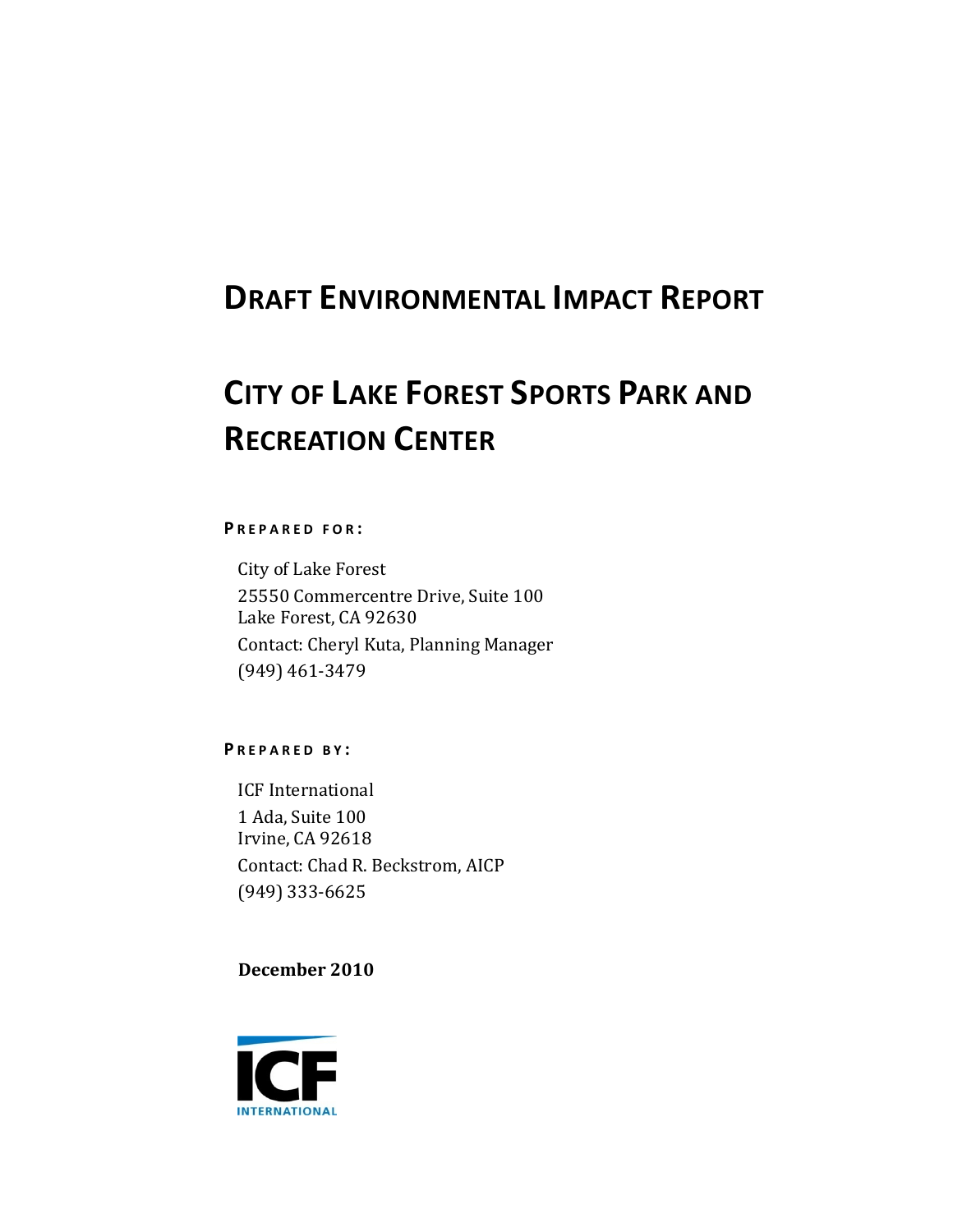ICF International. 2010. *City of Lake Forest Sports Park and Recreation Center Environmental Impact Report*. Draft. December. (ICF 00270.09.) Irvine, CA. Prepared for City of Lake Forest, Lake Forest, CA.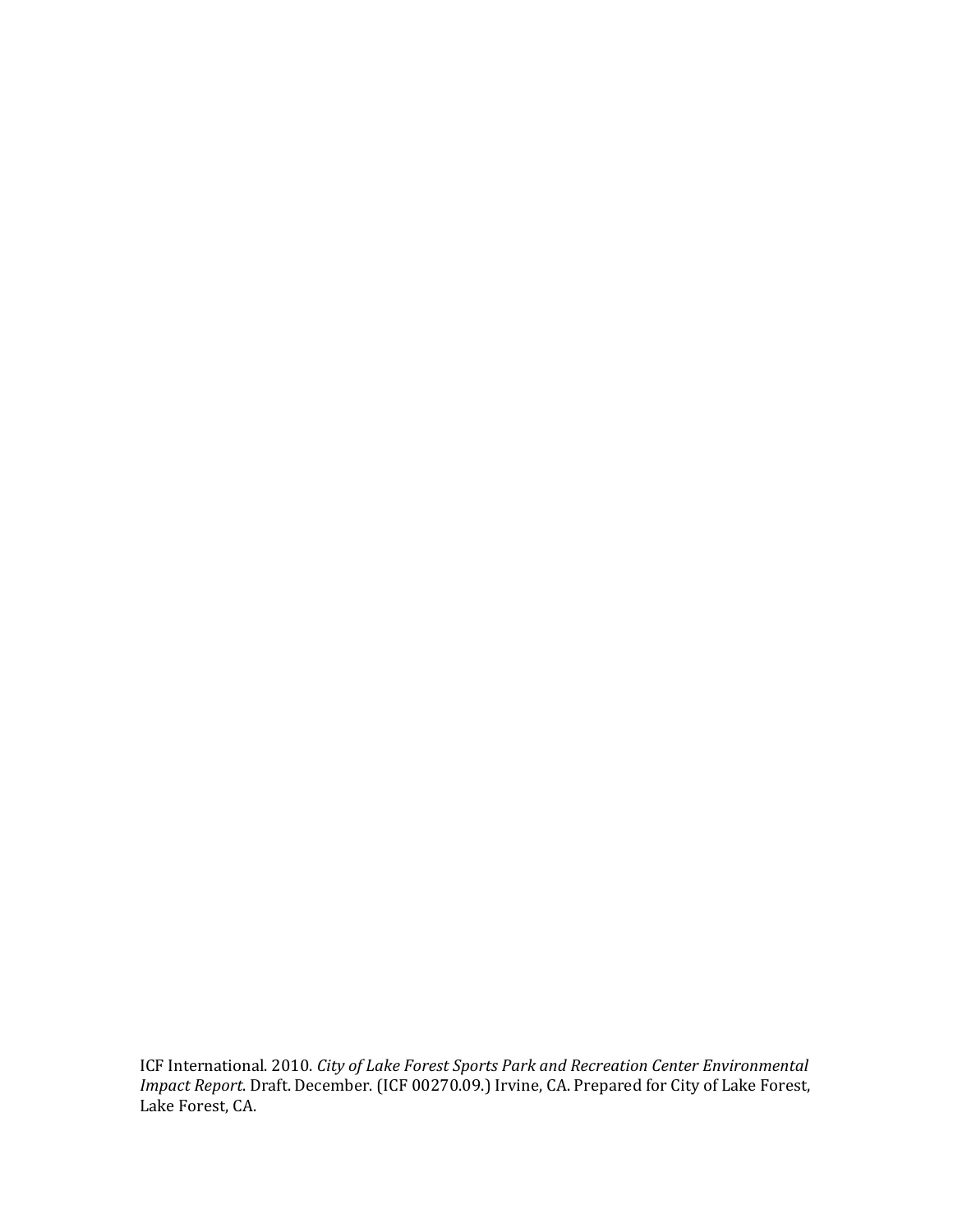### **Contents**

### Page

| Chapter 1        |  |
|------------------|--|
|                  |  |
|                  |  |
|                  |  |
|                  |  |
|                  |  |
|                  |  |
| <b>Chapter 2</b> |  |
|                  |  |
|                  |  |
|                  |  |
|                  |  |
|                  |  |
|                  |  |
|                  |  |
|                  |  |
|                  |  |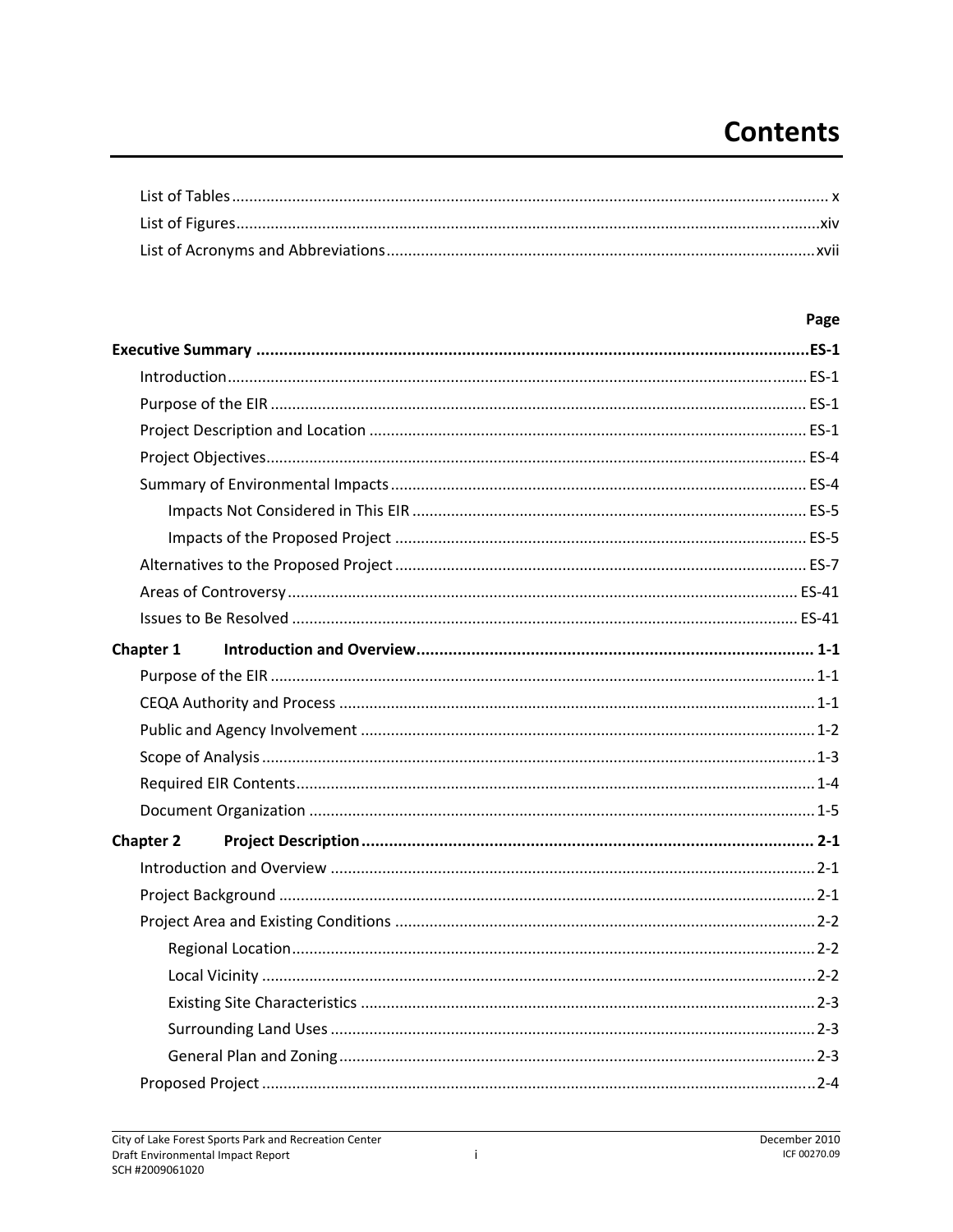| <b>Chapter 3</b>         |           |
|--------------------------|-----------|
|                          |           |
|                          |           |
|                          |           |
| Section 3.1              |           |
|                          |           |
|                          |           |
|                          |           |
|                          |           |
|                          |           |
|                          |           |
|                          |           |
|                          |           |
|                          |           |
|                          |           |
|                          |           |
|                          |           |
|                          |           |
|                          |           |
|                          |           |
|                          |           |
| Section 3.2 Air Quality. | $3.2 - 1$ |
|                          |           |
|                          |           |
|                          |           |
|                          |           |
|                          |           |
|                          |           |
|                          |           |
|                          |           |
|                          |           |
|                          |           |
|                          |           |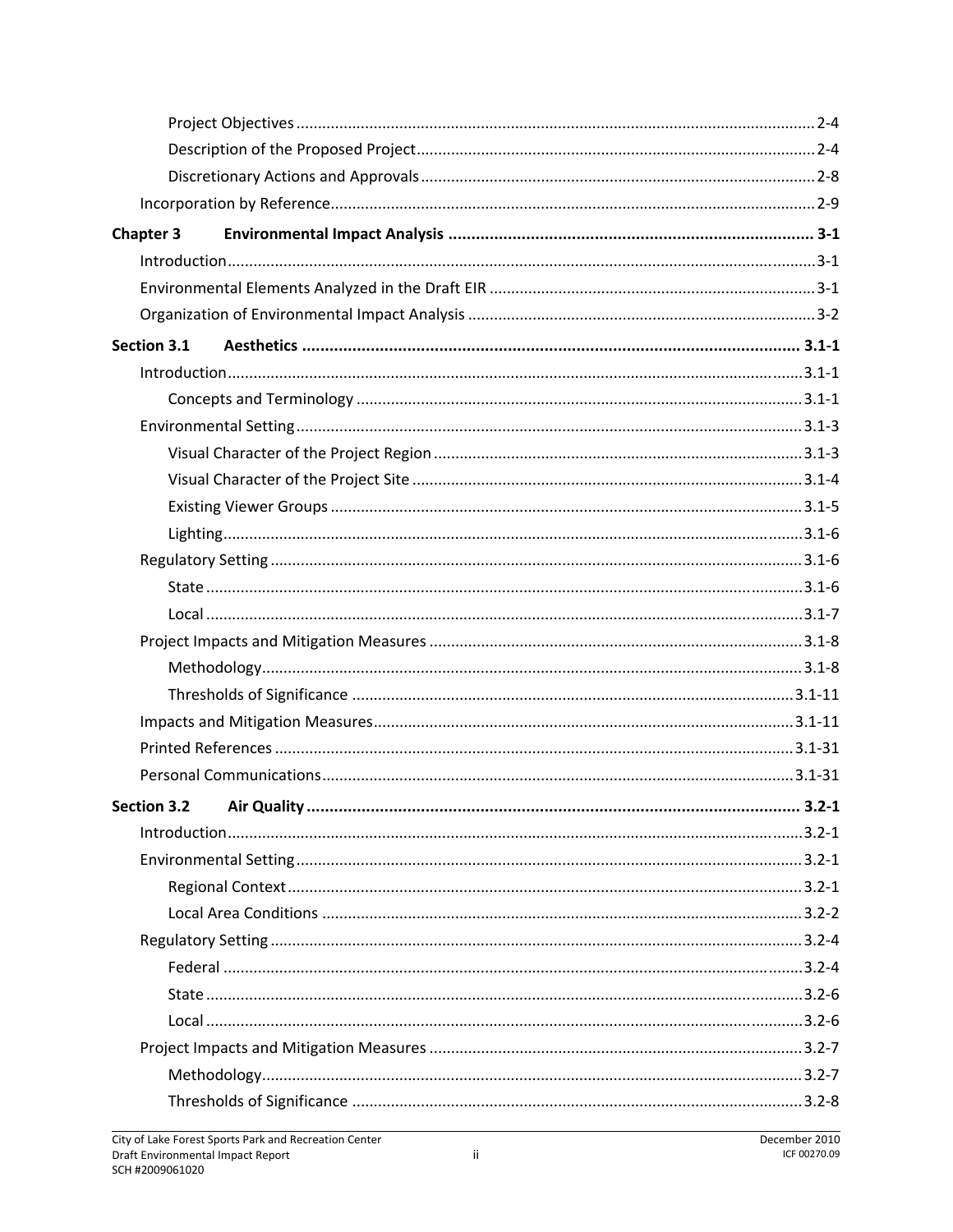| Section 3.3 |                                                                            |  |
|-------------|----------------------------------------------------------------------------|--|
|             |                                                                            |  |
|             |                                                                            |  |
|             |                                                                            |  |
|             |                                                                            |  |
|             |                                                                            |  |
|             |                                                                            |  |
|             |                                                                            |  |
|             | Orange County Natural Community Conservation Plan, Central Subregion 3.3-4 |  |
|             |                                                                            |  |
|             |                                                                            |  |
|             |                                                                            |  |
|             |                                                                            |  |
|             |                                                                            |  |
|             |                                                                            |  |
|             |                                                                            |  |
|             |                                                                            |  |
|             |                                                                            |  |
|             |                                                                            |  |
|             |                                                                            |  |
|             |                                                                            |  |
|             |                                                                            |  |
|             |                                                                            |  |
|             |                                                                            |  |
|             |                                                                            |  |
|             |                                                                            |  |
|             |                                                                            |  |
|             |                                                                            |  |
|             |                                                                            |  |
|             |                                                                            |  |
|             |                                                                            |  |
|             |                                                                            |  |
|             |                                                                            |  |
|             |                                                                            |  |
|             |                                                                            |  |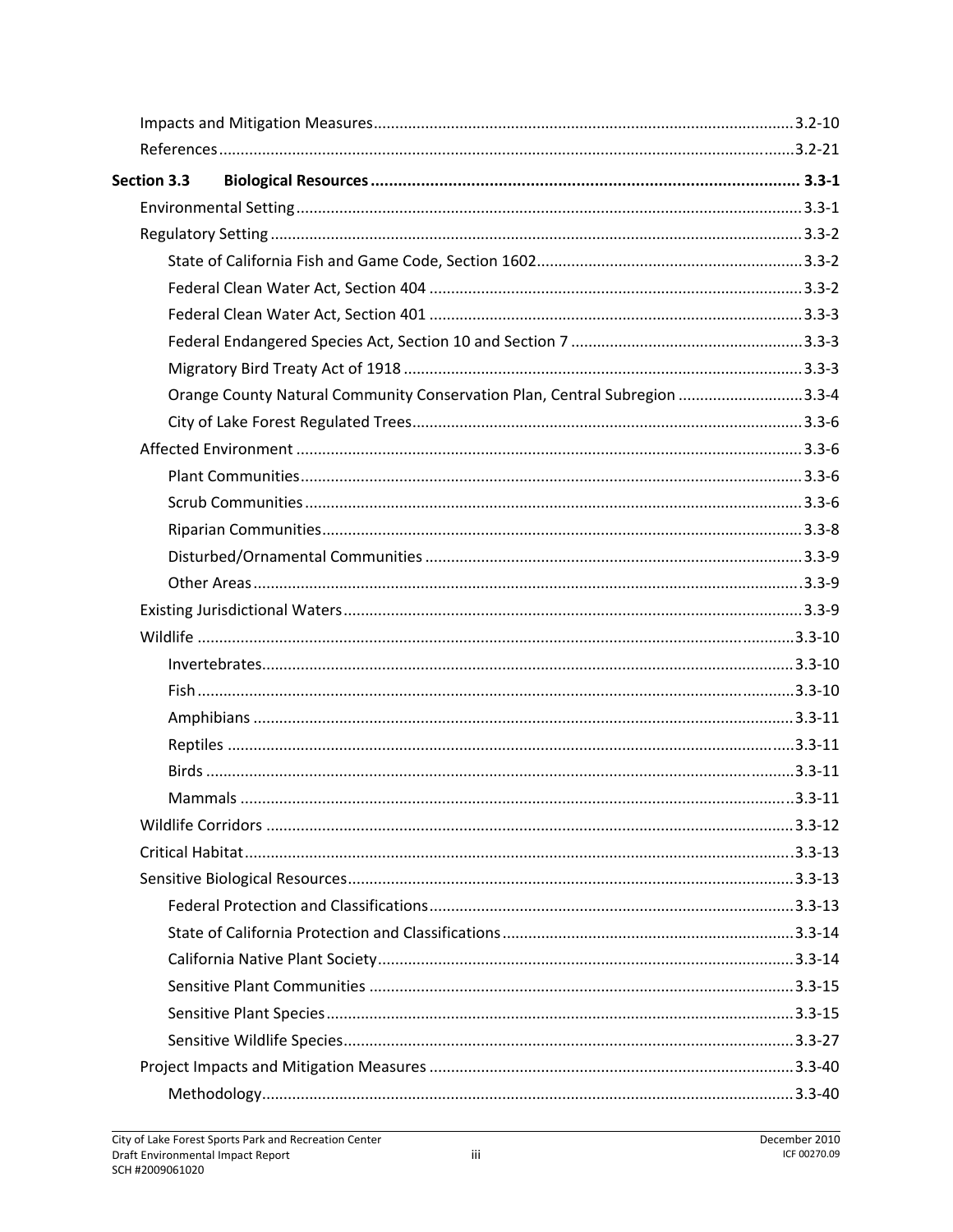| <b>Section 3.4</b> |  |
|--------------------|--|
|                    |  |
|                    |  |
|                    |  |
|                    |  |
|                    |  |
|                    |  |
|                    |  |
|                    |  |
|                    |  |
|                    |  |
|                    |  |
|                    |  |
|                    |  |
|                    |  |
| Section 3.5        |  |
|                    |  |
|                    |  |
|                    |  |
|                    |  |
|                    |  |
|                    |  |
|                    |  |
|                    |  |
|                    |  |
|                    |  |
|                    |  |
|                    |  |
|                    |  |
|                    |  |
|                    |  |
|                    |  |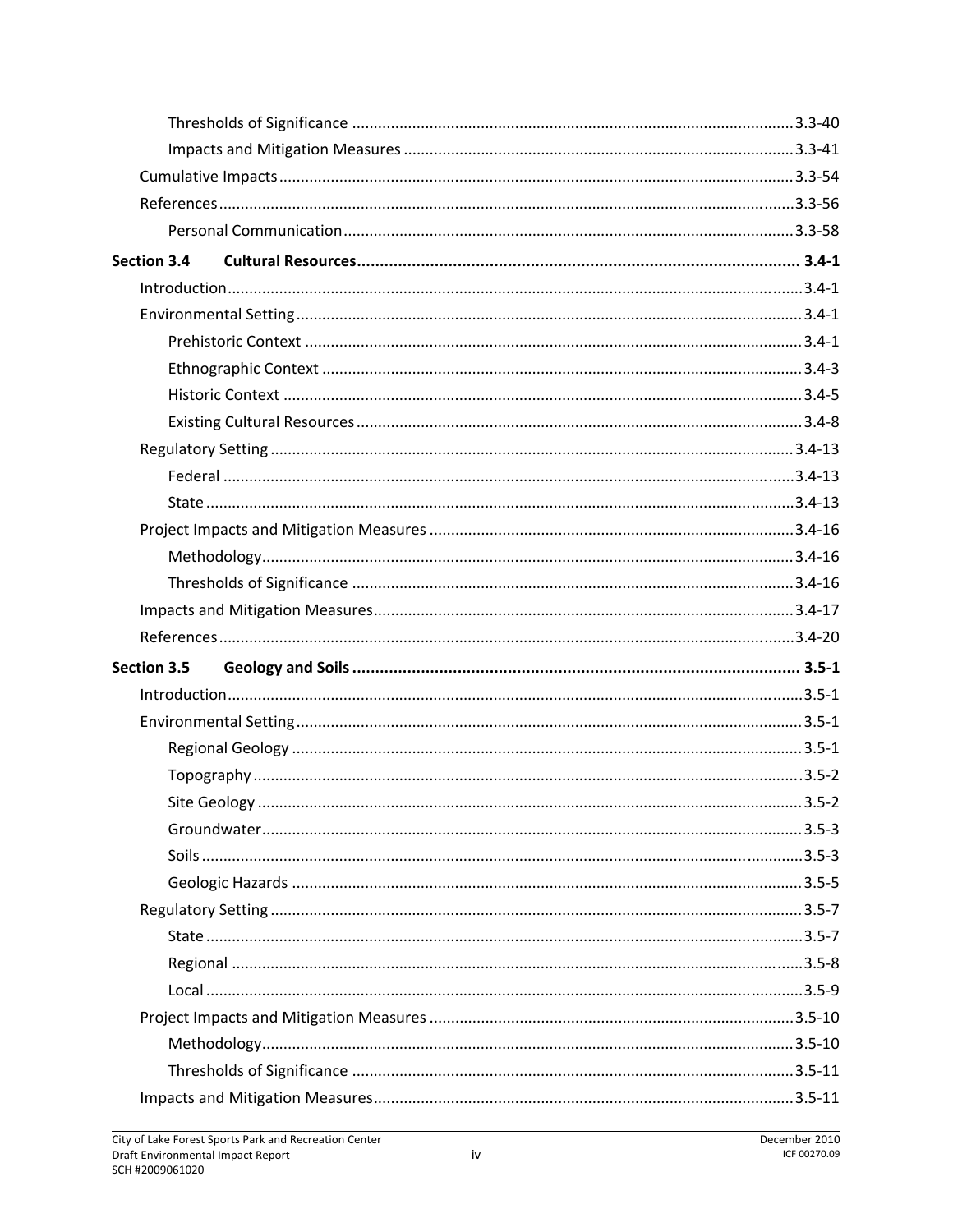| Section 3.6        |  |
|--------------------|--|
|                    |  |
|                    |  |
|                    |  |
|                    |  |
|                    |  |
|                    |  |
|                    |  |
|                    |  |
|                    |  |
|                    |  |
|                    |  |
|                    |  |
|                    |  |
| Section 3.7        |  |
|                    |  |
|                    |  |
|                    |  |
|                    |  |
|                    |  |
|                    |  |
|                    |  |
|                    |  |
|                    |  |
|                    |  |
|                    |  |
|                    |  |
|                    |  |
| <b>Section 3.8</b> |  |
|                    |  |
|                    |  |
|                    |  |
|                    |  |
|                    |  |
|                    |  |
|                    |  |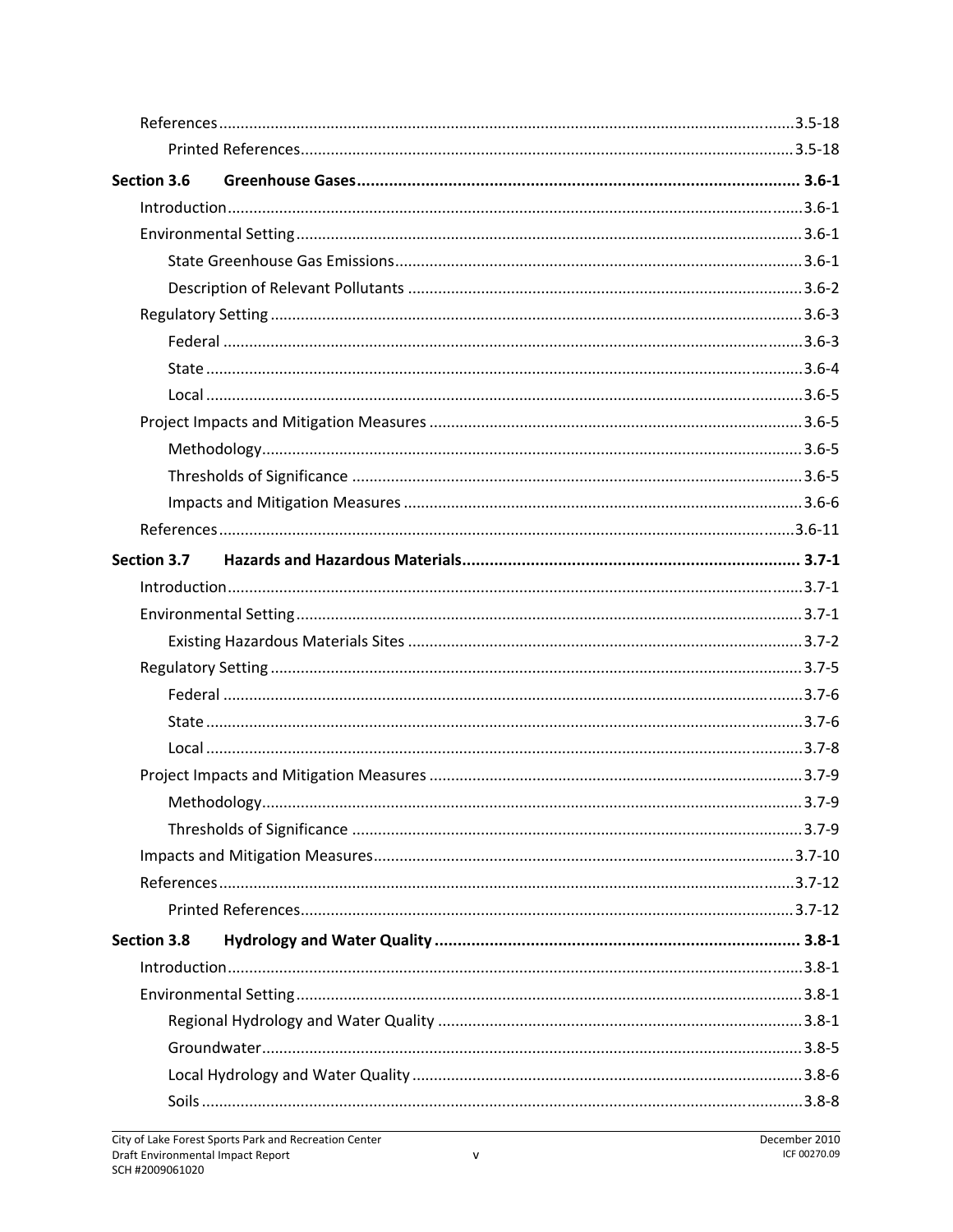| <b>Section 3.9</b> |  |
|--------------------|--|
|                    |  |
|                    |  |
|                    |  |
|                    |  |
|                    |  |
|                    |  |
|                    |  |
|                    |  |
|                    |  |
|                    |  |
|                    |  |
|                    |  |
| Section 3.10       |  |
|                    |  |
|                    |  |
|                    |  |
|                    |  |
|                    |  |
|                    |  |
|                    |  |
|                    |  |
|                    |  |
|                    |  |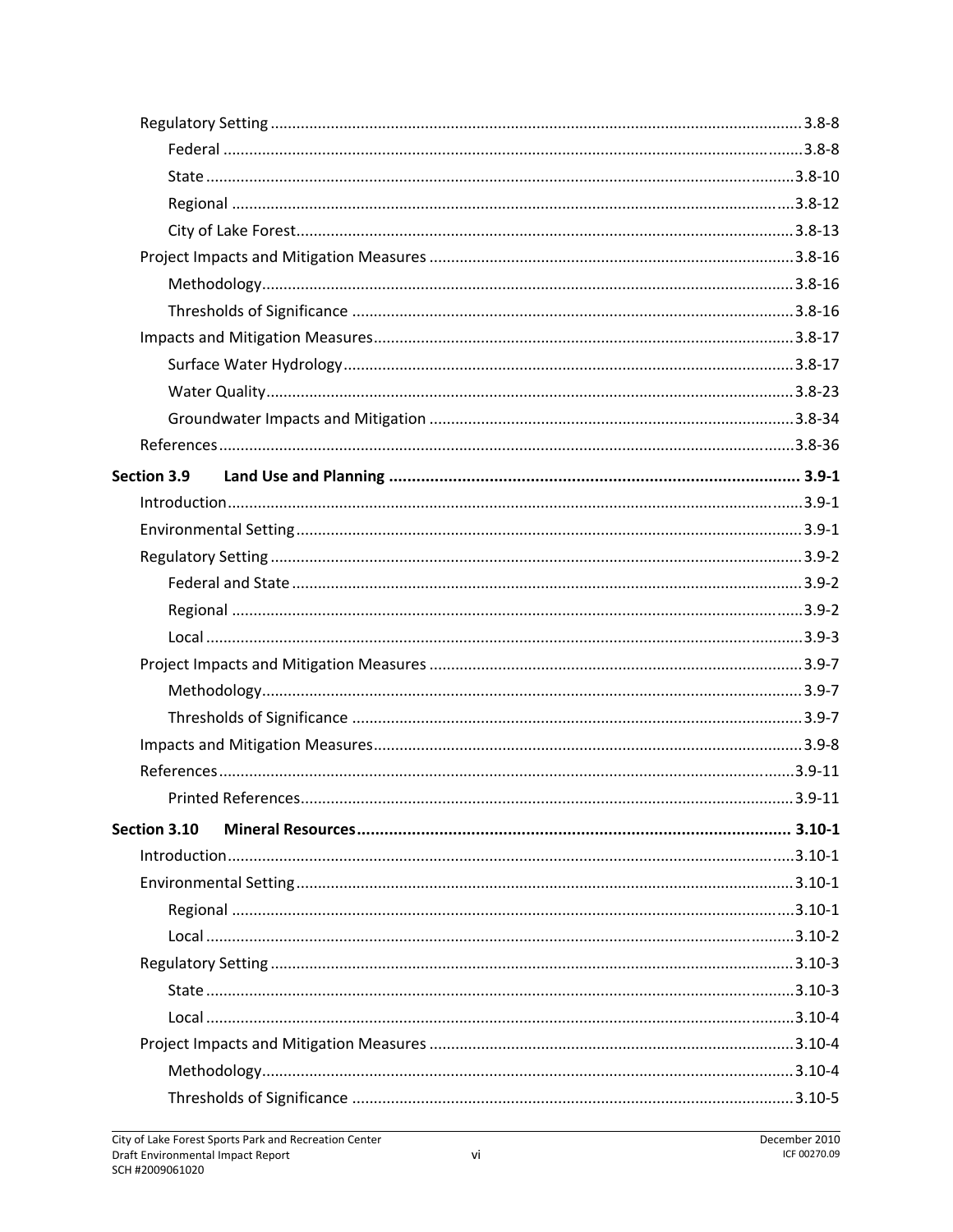| Section 3.11 |  |
|--------------|--|
|              |  |
|              |  |
|              |  |
|              |  |
|              |  |
|              |  |
|              |  |
|              |  |
|              |  |
|              |  |
|              |  |
|              |  |
|              |  |
|              |  |
|              |  |
|              |  |
| Section 3.12 |  |
|              |  |
|              |  |
|              |  |
|              |  |
|              |  |
|              |  |
|              |  |
|              |  |
|              |  |
|              |  |
|              |  |
|              |  |
|              |  |
|              |  |
|              |  |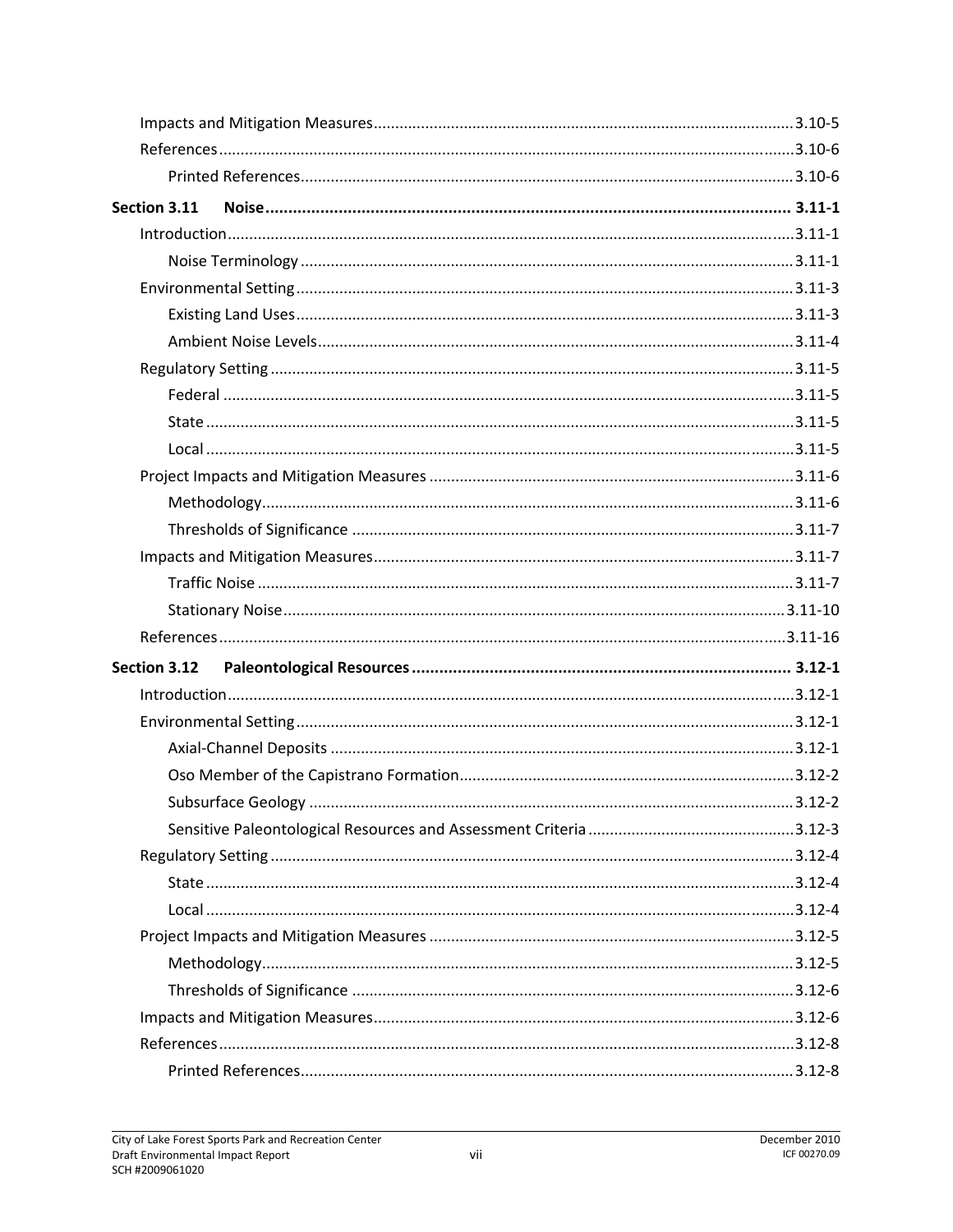| Section 3.13     |  |
|------------------|--|
|                  |  |
|                  |  |
|                  |  |
|                  |  |
|                  |  |
|                  |  |
|                  |  |
|                  |  |
|                  |  |
|                  |  |
|                  |  |
|                  |  |
|                  |  |
| Section 3.14     |  |
|                  |  |
|                  |  |
|                  |  |
|                  |  |
|                  |  |
|                  |  |
|                  |  |
|                  |  |
|                  |  |
|                  |  |
|                  |  |
|                  |  |
|                  |  |
|                  |  |
|                  |  |
| <b>Chapter 4</b> |  |
|                  |  |
|                  |  |
|                  |  |
|                  |  |
|                  |  |
|                  |  |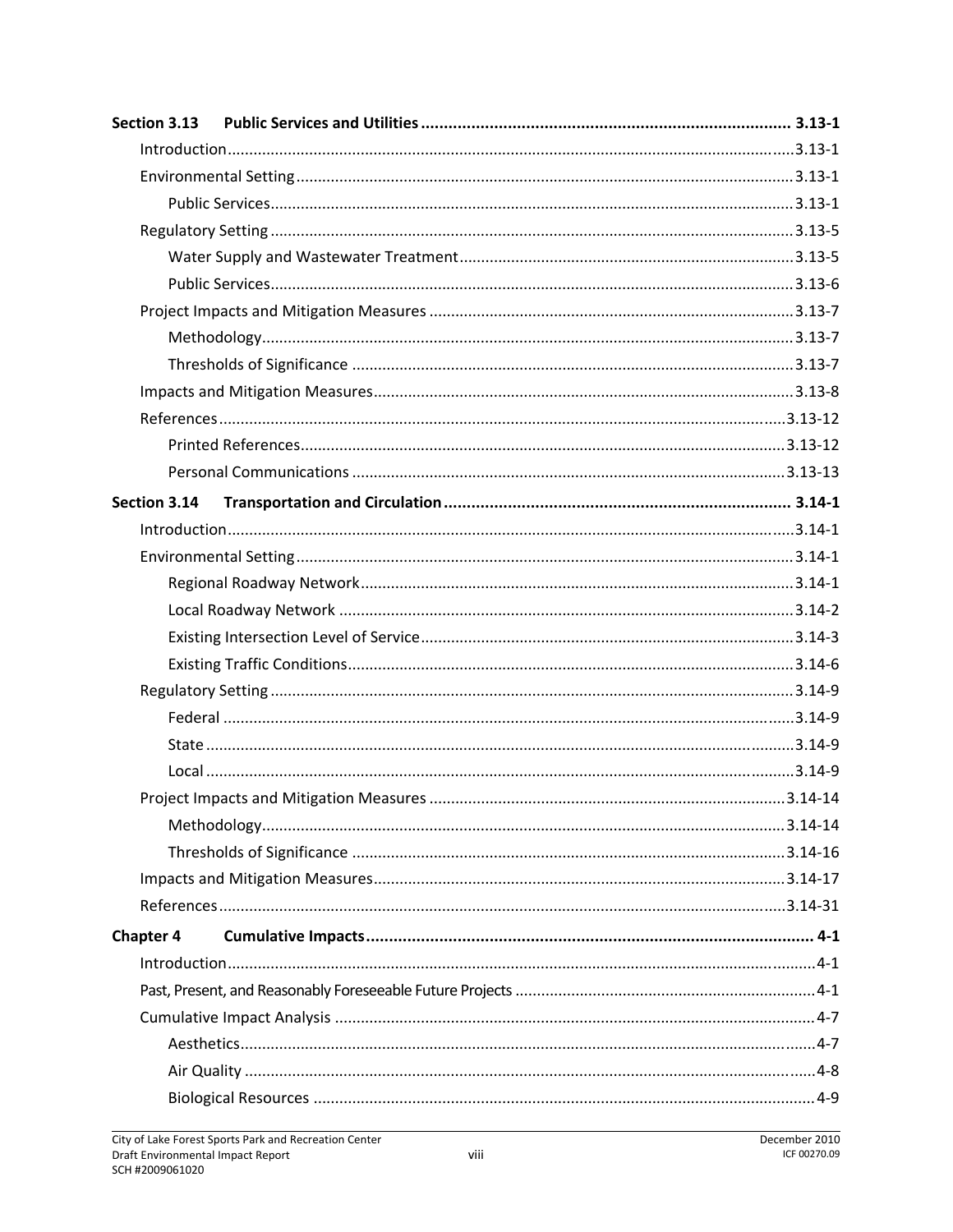| <b>Chapter 5</b> |                                                                                 |  |
|------------------|---------------------------------------------------------------------------------|--|
|                  |                                                                                 |  |
|                  |                                                                                 |  |
|                  |                                                                                 |  |
|                  | Alternative 2-Sports Park Development on Glass Creek and Baker Ranch            |  |
|                  |                                                                                 |  |
|                  | Alternative 3- Sports Park Development on Glass Creek and Rados Properties;     |  |
|                  | Alternative 4-Sports Park Development on Glass Creek Property Only; Elimination |  |
|                  | Alternative 5-Sports Park Development on Rados and Expanded Baker Ranch         |  |
|                  |                                                                                 |  |
|                  |                                                                                 |  |
|                  |                                                                                 |  |
|                  |                                                                                 |  |
|                  |                                                                                 |  |
|                  |                                                                                 |  |
|                  |                                                                                 |  |
|                  |                                                                                 |  |
|                  |                                                                                 |  |
|                  |                                                                                 |  |
|                  | Alternative 2-Sports Park Development on Glass Creek and Baker Ranch            |  |
|                  |                                                                                 |  |
|                  | Alternative 3- Sports Park Development on Glass Creek and Rados Properties;     |  |
|                  |                                                                                 |  |
|                  | Alternative 4-Sports Park Development on Glass Creek Property Only; Elimination |  |
|                  |                                                                                 |  |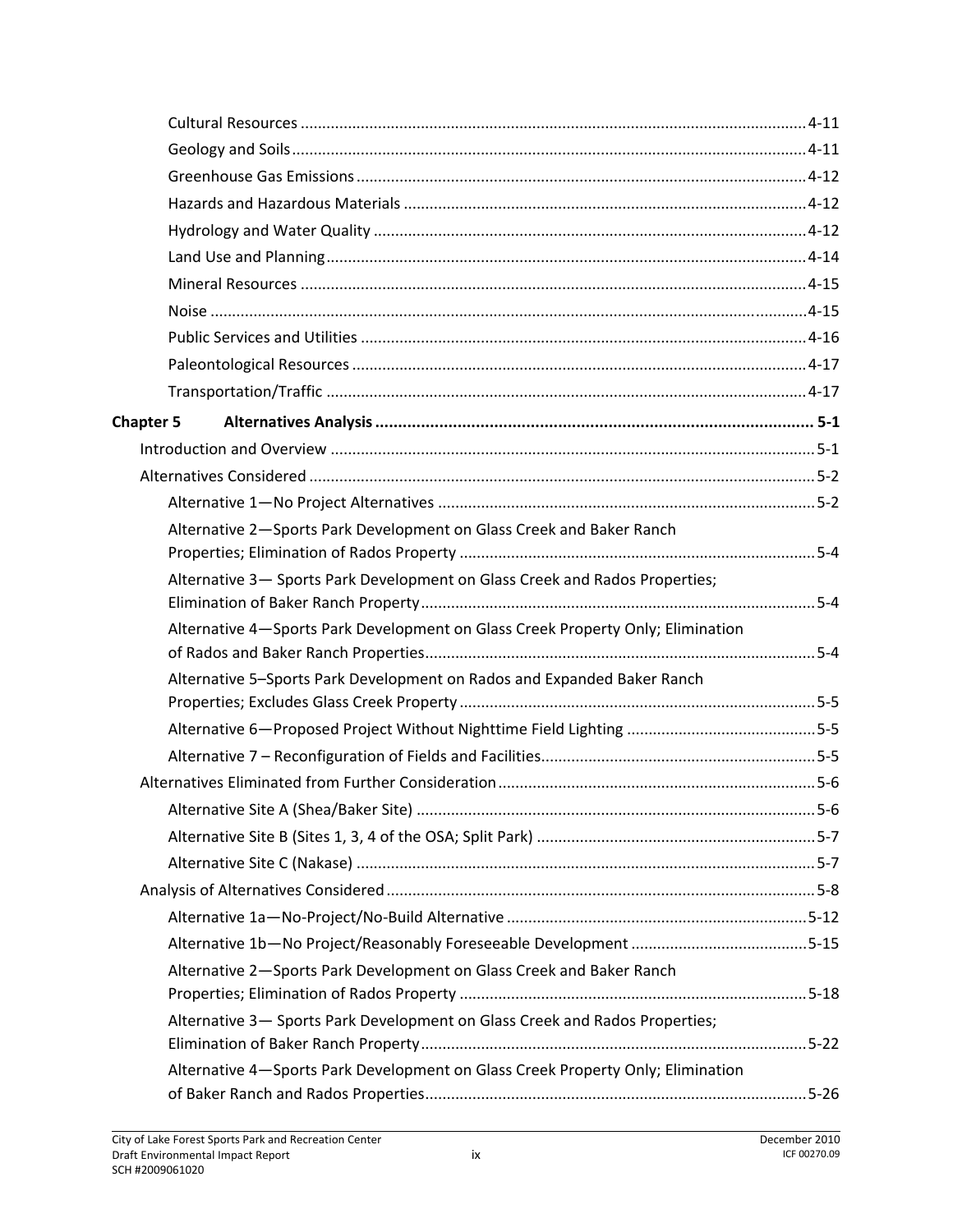| Alternative 5-Sports Park Development on Rados and Expanded Baker Ranch |  |
|-------------------------------------------------------------------------|--|
|                                                                         |  |
|                                                                         |  |
|                                                                         |  |
|                                                                         |  |
| Chapter 6                                                               |  |
|                                                                         |  |
|                                                                         |  |
|                                                                         |  |
| <b>Chapter 7</b>                                                        |  |
|                                                                         |  |
|                                                                         |  |
|                                                                         |  |
|                                                                         |  |
|                                                                         |  |
|                                                                         |  |
|                                                                         |  |
|                                                                         |  |
|                                                                         |  |
| <b>Chapter 8</b>                                                        |  |
|                                                                         |  |
|                                                                         |  |

- **Appendix A Notice of Preparation and Initial Study, Scoping Comments Received**
- **Appendix B Air Quality Technical Appendix**
- **Appendix C Floral and Faunal Compendium**
- **Appendix D Cultural Resources Report (Confidential)**
- **Appendix E Geotechnical Evaluation**
- **Appendix F Statement of Reasons**
- **Appendix G Traffic Study**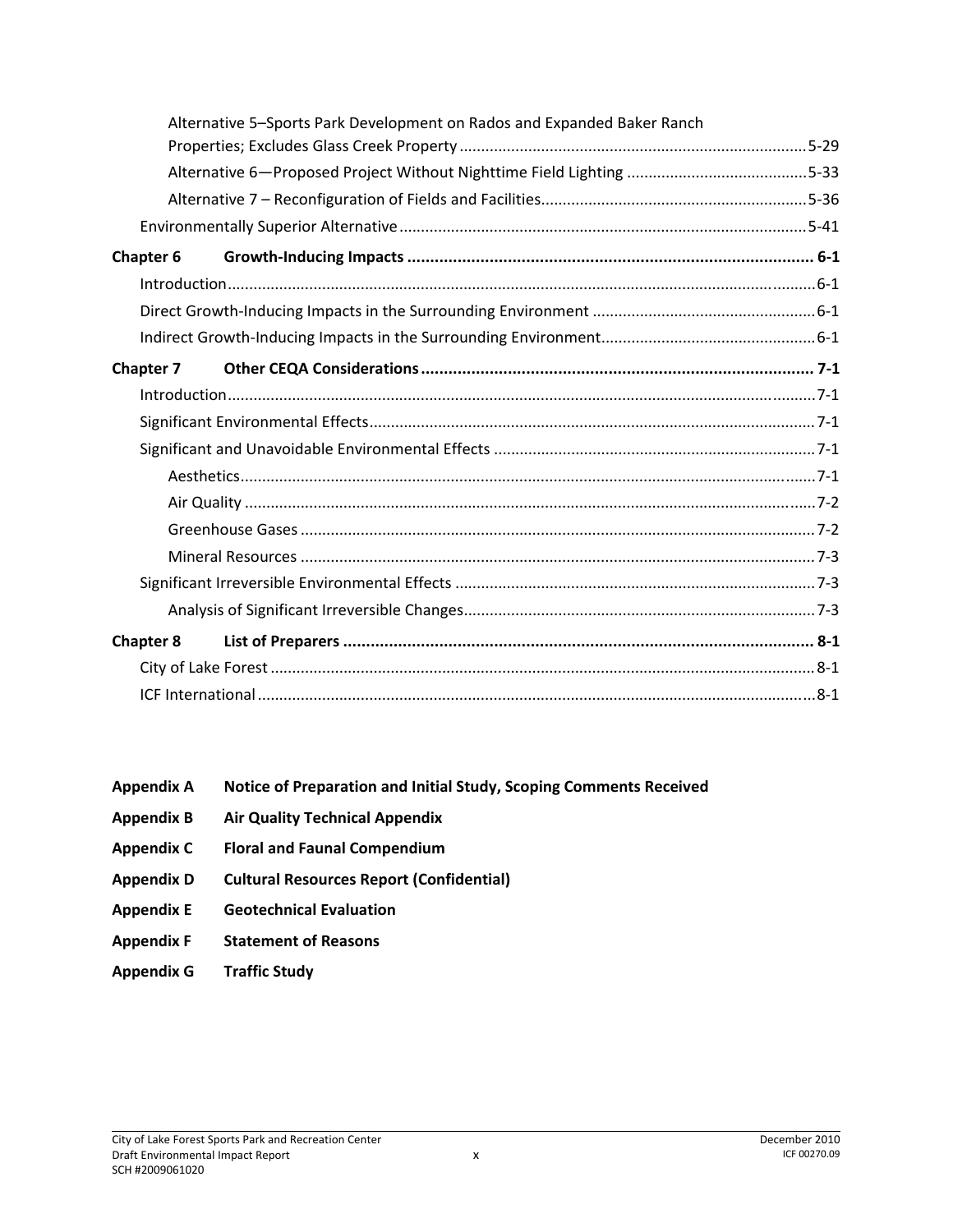### **Tables**

#### **Page**

| $ES-1$    |                                                                                                 |
|-----------|-------------------------------------------------------------------------------------------------|
| $ES-2$    |                                                                                                 |
| $ES-3$    |                                                                                                 |
| $1 - 1$   |                                                                                                 |
| $2 - 1$   |                                                                                                 |
| $2 - 2$   |                                                                                                 |
| $3.1 - 1$ |                                                                                                 |
| $3.1 - 2$ |                                                                                                 |
| $3.1 - 3$ |                                                                                                 |
| $3.2 - 1$ | Air Quality Data from Mission Viejo Station (ARB 30002) and Costa Mesa Station                  |
| $3.2 - 2$ |                                                                                                 |
| $3.2 - 3$ |                                                                                                 |
| $3.2 - 4$ |                                                                                                 |
| $3.2 - 5$ |                                                                                                 |
| $3.2 - 6$ | Estimate of Construction Emissions for Grading Plan 1 (pounds per day)  3.2-12                  |
| $3.2 - 7$ | Estimate of Construction Emissions for Grading Plan 2 (pounds per day)  3.2-12                  |
| $3.2 - 8$ |                                                                                                 |
| $3.2 - 9$ | Estimate of Mitigated Construction Emissions for Grading Plan 1 (pounds per day) 3.2-14         |
|           | 3.2-15. E3.2-15 Stimate of Mitigated Construction Emissions for Grading Plan 2 (pounds per day) |
|           | 3.2-11 Estimate of Localized Construction Emissions for Grading Plan 1 (pounds per day) 3.2-16  |
|           | 3.2-12 Estimate of Localized Construction Emissions for Grading Plan 2 (pounds per day) 3.2-16  |
|           | 3.2-13 Project Year 2015-Local Area Carbon Monoxide Dispersion Analysis3.2-18                   |
|           |                                                                                                 |
|           | 3.2-15 Estimate of Mitigated Localized Construction Emissions for Grading Plan 1 (pounds        |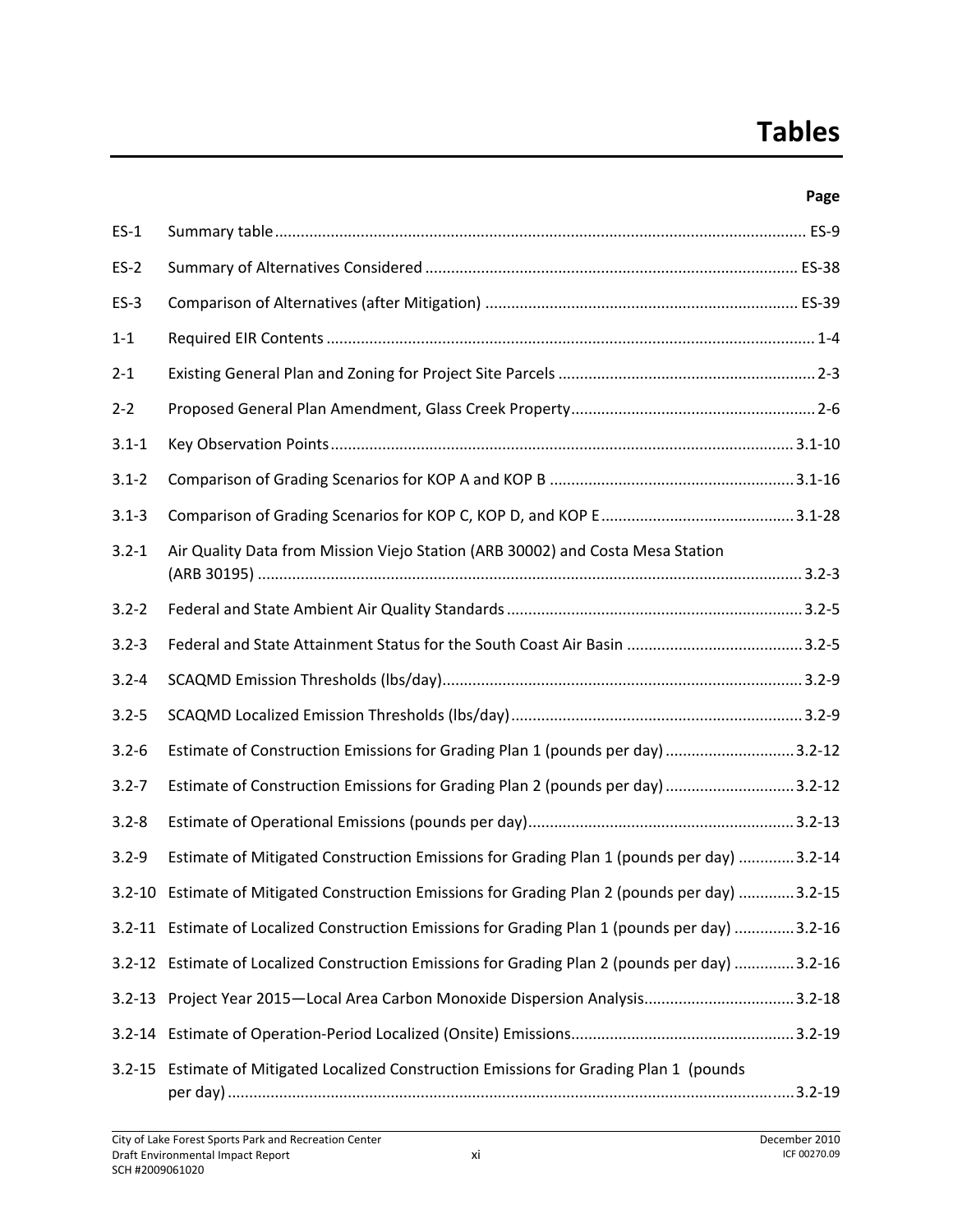|           | 3.2-16 Estimate of Mitigated Localized Construction Emissions for Grading Plan 2 (pounds |
|-----------|------------------------------------------------------------------------------------------|
| $3.3 - 1$ | Identified Species (Covered and Conditionally Covered) Authorized for Take by the        |
| $3.3 - 2$ |                                                                                          |
| $3.3 - 3$ |                                                                                          |
| $3.3 - 4$ |                                                                                          |
| $3.3 - 5$ |                                                                                          |
| $3.5 - 1$ |                                                                                          |
| $3.5 - 2$ | Maximum Credible Earthquake and Recurrence Interval for Principal Active Faults in       |
| $3.6 - 1$ |                                                                                          |
| $3.7 - 1$ |                                                                                          |
| $3.8 - 1$ |                                                                                          |
| $3.8 - 2$ | CWA Section 303(d) List of Water Quality Limited Segments (Those requiring TMDLs         |
| $3.8 - 3$ | Surface Water Quality Objectives, San Diego Basin Plan (Concentrations not to be         |
| $3.9 - 1$ |                                                                                          |
| $3.9 - 2$ | Existing Planned Communities and Zoning Designations for Project Parcels3.9-6            |
| $3.9 - 3$ |                                                                                          |
|           |                                                                                          |
|           |                                                                                          |
|           |                                                                                          |
|           | 3.11-4 Typical Noise Levels from Construction Activities for Recreation Projects 3.11-11 |
|           |                                                                                          |
|           |                                                                                          |
|           |                                                                                          |
|           |                                                                                          |
|           |                                                                                          |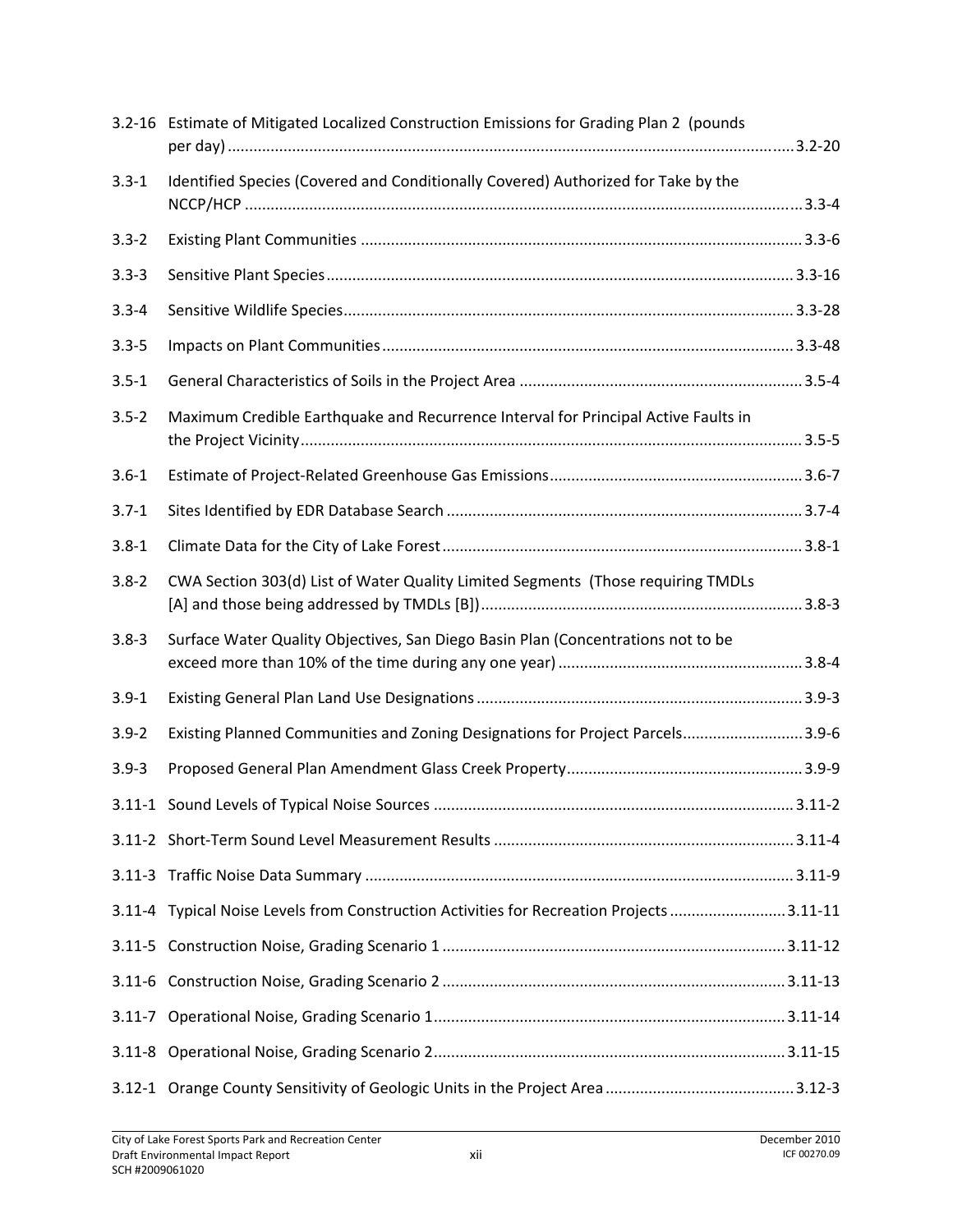|         | 3.12-2 Orange County Guidance on Expected Field Monitoring Time Based on                |  |
|---------|-----------------------------------------------------------------------------------------|--|
|         |                                                                                         |  |
|         |                                                                                         |  |
|         |                                                                                         |  |
|         |                                                                                         |  |
|         |                                                                                         |  |
|         |                                                                                         |  |
|         | 3.14-4 Santa Margarita Parkway just east of El Toro Road Peak Hour Traffic Counts3.14-7 |  |
|         |                                                                                         |  |
|         | 3.14-6 Existing I-5 Freeway/SR-241 Tollway Mainline Peak Hour LOS Summary 3.14-10       |  |
|         |                                                                                         |  |
|         |                                                                                         |  |
|         | 3.14-9 Existing Land use and Proposed Project Trip Generation Summary-Year 2011 Short-  |  |
|         |                                                                                         |  |
|         |                                                                                         |  |
|         |                                                                                         |  |
|         | 3.14-13 Year 2015 Cumulative Intersection LOS Summary within the Study Area 3.14-25     |  |
| $4 - 1$ |                                                                                         |  |
| $5 - 1$ |                                                                                         |  |
| $5-2$   |                                                                                         |  |
| $5 - 3$ | Estimate of Construction Emissions for Alternative 7 (pounds per day)5-37               |  |
| $5 - 4$ | Estimate of Mitigated Construction Emissions for Alternative 7 (pounds per day) 5-38    |  |
| $5 - 5$ |                                                                                         |  |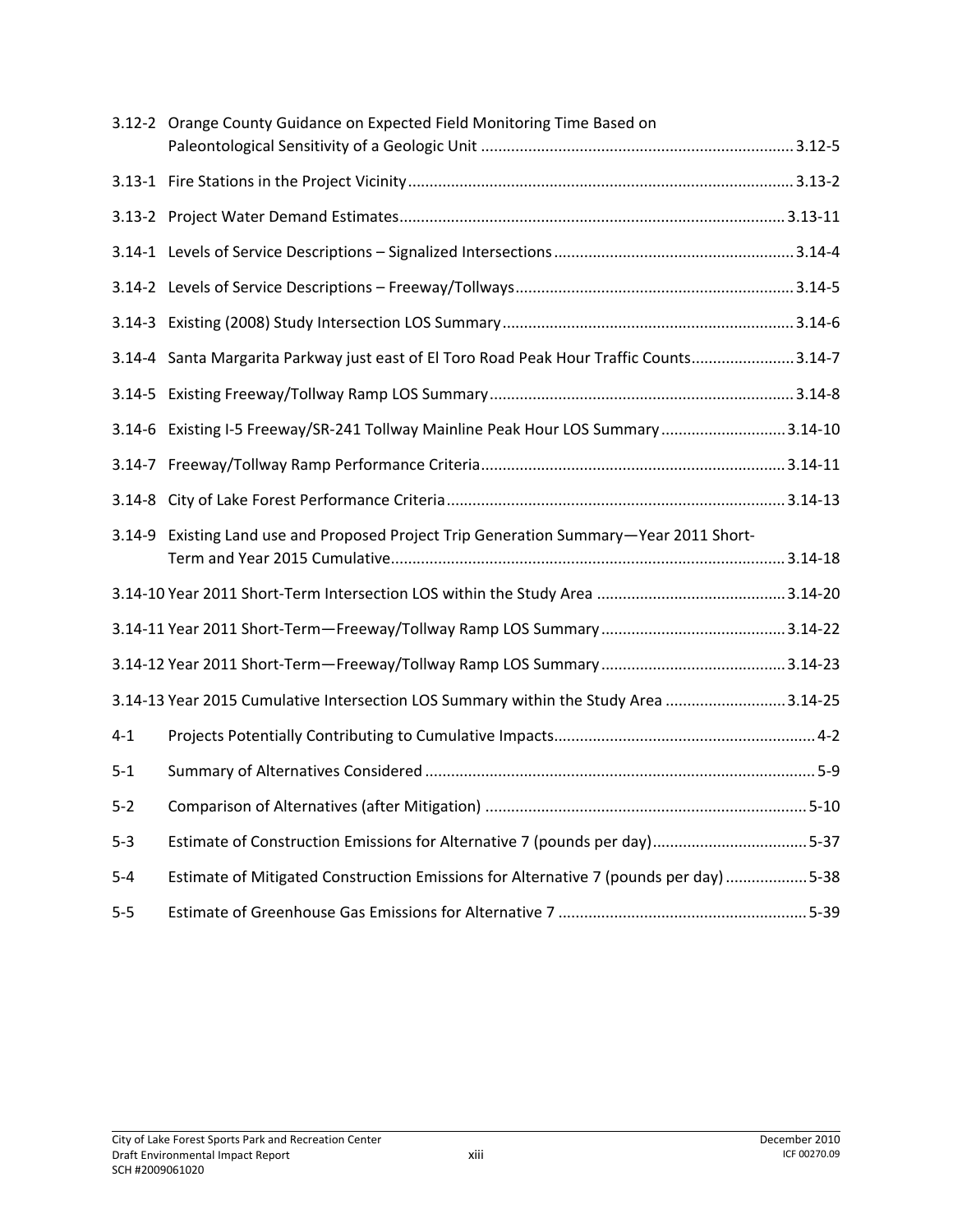#### **Follows Page**

| $ES-1$    |                                                                              |  |
|-----------|------------------------------------------------------------------------------|--|
| $ES-2$    |                                                                              |  |
| $ES-3$    |                                                                              |  |
| $ES-4$    |                                                                              |  |
| $ES-5$    |                                                                              |  |
| $2 - 1$   |                                                                              |  |
| $2 - 2$   |                                                                              |  |
| $2 - 3$   |                                                                              |  |
| $2 - 4$   |                                                                              |  |
| $2 - 5$   |                                                                              |  |
| $2 - 6$   |                                                                              |  |
| $2 - 7$   |                                                                              |  |
| $2 - 8$   |                                                                              |  |
| $2 - 9$   |                                                                              |  |
| $2 - 10$  |                                                                              |  |
| $2 - 11$  |                                                                              |  |
| $3.1 - 1$ |                                                                              |  |
| $3.1 - 2$ |                                                                              |  |
| $3.1 - 3$ |                                                                              |  |
| $3.1 - 4$ |                                                                              |  |
| $3.1 - 5$ |                                                                              |  |
| $3.1 - 6$ |                                                                              |  |
| $3.1 - 7$ |                                                                              |  |
| $3.1 - 8$ | Simulated View of the Proposed Project from Key Observation Point A: Grading |  |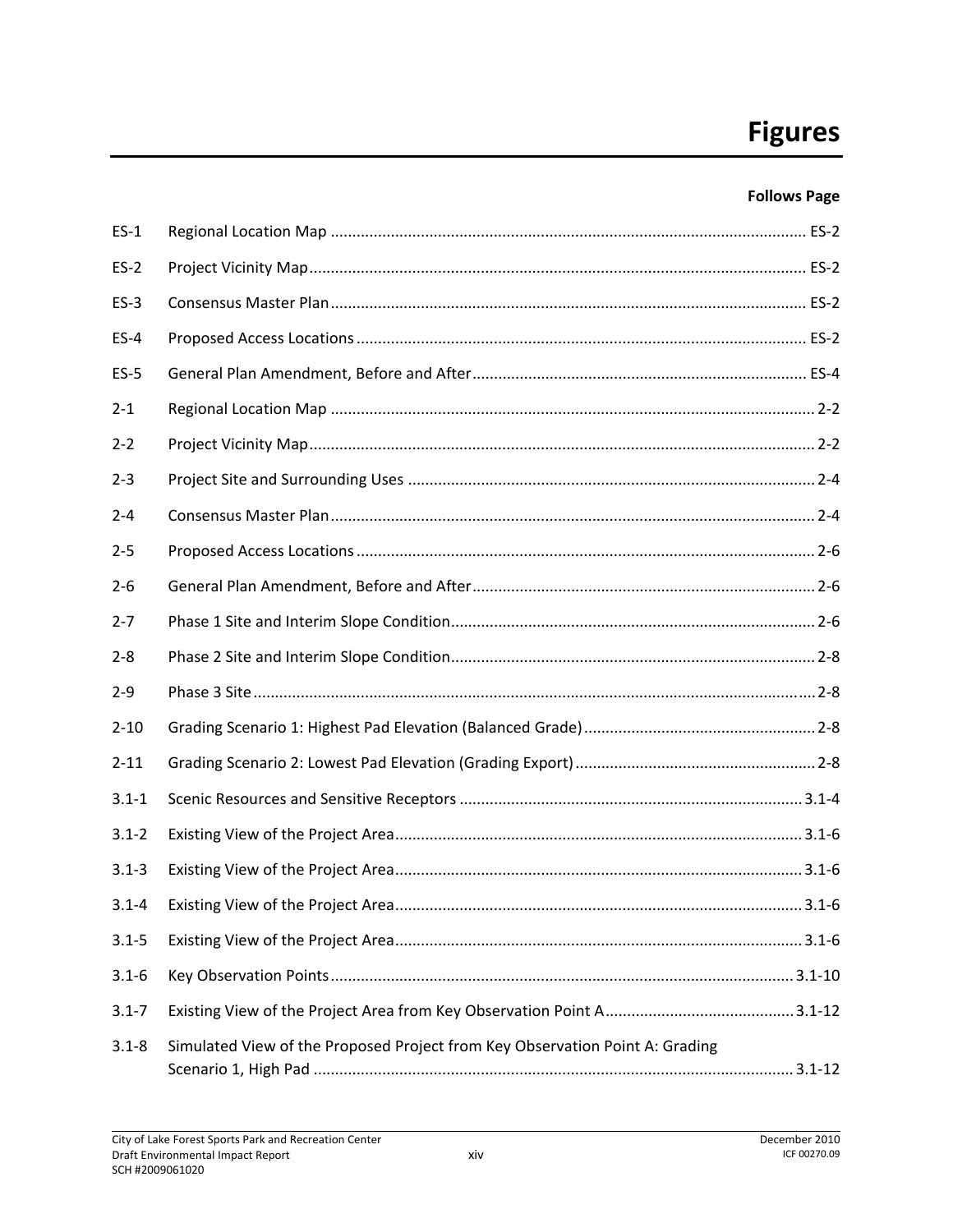| $3.1 - 9$ | Simulated View of the Proposed Project from Key Observation Point A: Grading        |  |
|-----------|-------------------------------------------------------------------------------------|--|
|           |                                                                                     |  |
|           | 3.1-11 Simulated View of the Proposed Project from Key Observation Point B: Grading |  |
|           | 3.1-12 Simulated View of the Proposed Project from Key Observation Point B: Grading |  |
|           |                                                                                     |  |
|           |                                                                                     |  |
|           | 3.1-15 Simulated View of the Proposed Project from Key Observation Point C: Grading |  |
|           | 3.1-16 Simulated View of the Proposed Project from Key Observation Point C: Grading |  |
|           |                                                                                     |  |
|           | 3.1-18 Simulated View of the Proposed Project from Key Observation Point D: Grading |  |
|           | 3.1-19 Simulated View of the Proposed Project from Key Observation Point D: Grading |  |
|           |                                                                                     |  |
|           | 3.1-21 Simulated View of the Proposed Project from Key Observation Point E: Grading |  |
|           | 3.1-22 Simulated View of the Proposed Project from Key Observation Point E: Grading |  |
| $3.3 - 1$ |                                                                                     |  |
| $3.3 - 2$ |                                                                                     |  |
| $3.3 - 3$ |                                                                                     |  |
| $3.3 - 4$ |                                                                                     |  |
| $3.3 - 5$ |                                                                                     |  |
| $3.3 - 6$ |                                                                                     |  |
| $3.3 - 7$ |                                                                                     |  |
| $3.5 - 1$ |                                                                                     |  |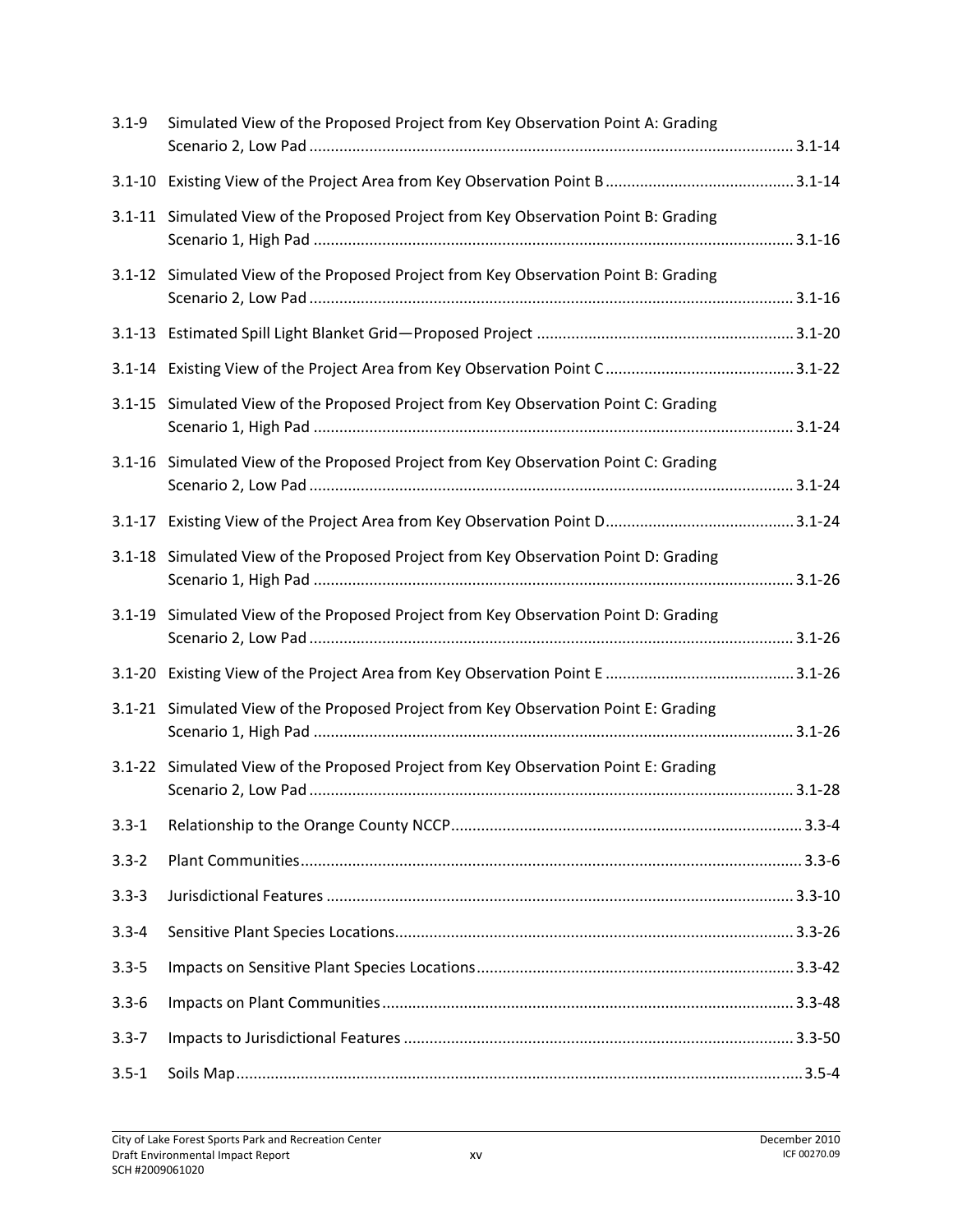| $3.5 - 2$ |                                                                                     |  |
|-----------|-------------------------------------------------------------------------------------|--|
| $3.5 - 3$ |                                                                                     |  |
| $3.8 - 1$ |                                                                                     |  |
| $3.8 - 2$ |                                                                                     |  |
| $3.9 - 1$ |                                                                                     |  |
| $3.9 - 2$ |                                                                                     |  |
|           |                                                                                     |  |
|           |                                                                                     |  |
|           |                                                                                     |  |
|           |                                                                                     |  |
|           | 3.14-4 Santa Margarita Parkway South of El Toro Road 24 Hour Traffic Counts3.14-8   |  |
|           | 3.14-5 Year 2011 Short-Term Conditions-Circulation System in the Study Area 3.14-16 |  |
|           | 3.14-6 Year 2015 Cumulative Conditions-Circulation System in the Study Area 3.14-16 |  |
|           |                                                                                     |  |
|           |                                                                                     |  |
|           | 3.14-9 Year 2011 Short-Term Conditions ADT Volumes (000s)-No Project 3.14-20        |  |
|           | 3.14-10 Year 2011 Short-Term Conditions ADT Volumes (000s)-With Project 3.14-20     |  |
|           | 3.14-11 Year 2015 Cumulative Conditions ADT Volumes (000s)-No Project 3.14-24       |  |
|           | 3.14-12 Year 2015 Cumulative Conditions ADT Volumes (000s) - With Project 3.14-24   |  |
| $4 - 1$   |                                                                                     |  |
| $5 - 1$   |                                                                                     |  |
| $5 - 2$   |                                                                                     |  |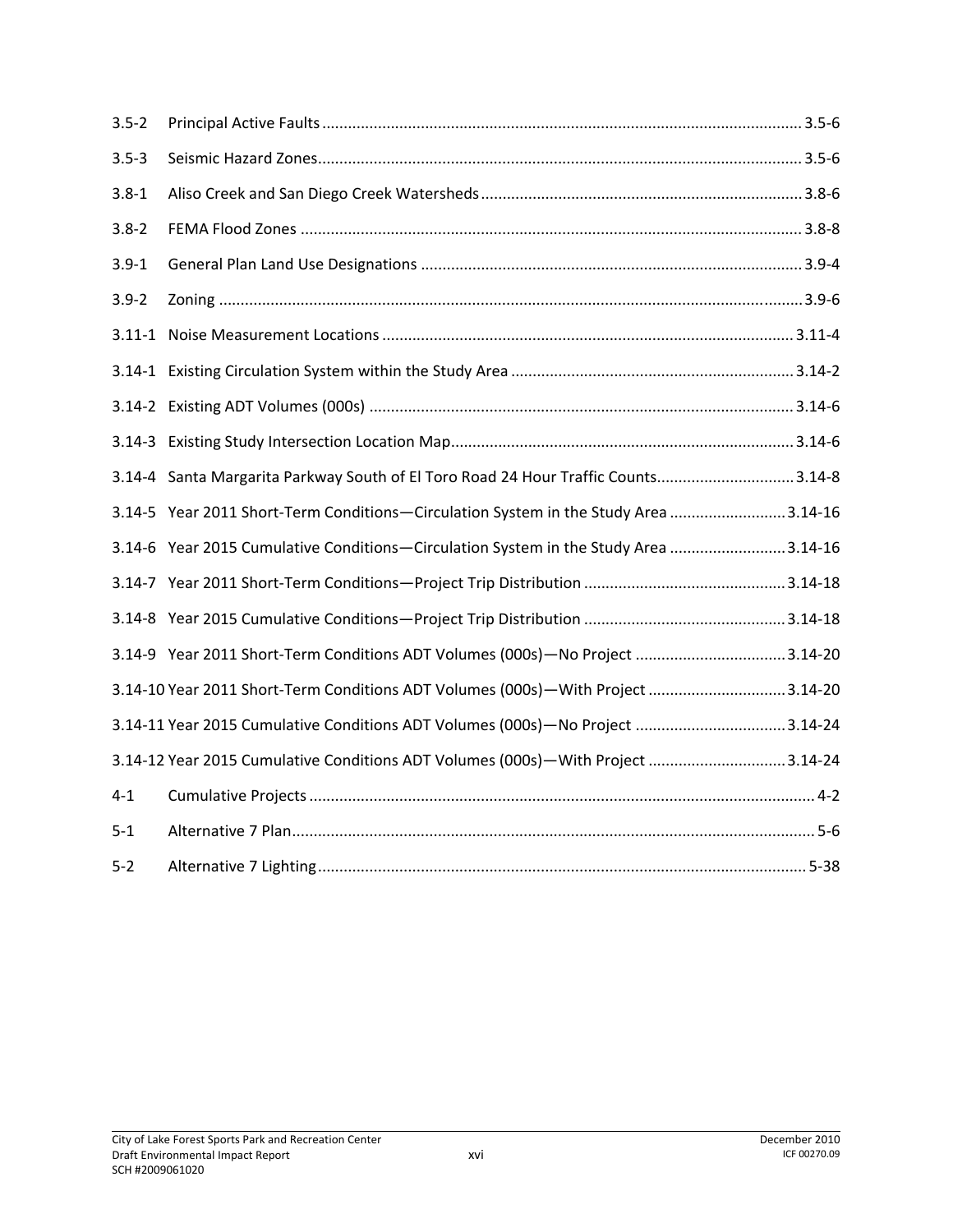| $\mu$ g/m <sup>3</sup> | microgram per cubic meter                                |
|------------------------|----------------------------------------------------------|
| ACOE, USACE            | <b>U.S. Army Corps of Engineers</b>                      |
| ADT                    | average daily traffic                                    |
| <b>AFY</b>             | acre-fee per year                                        |
| <b>AGR</b>             | agriculture                                              |
| <b>APN</b>             | <b>Assessor Parcel Number</b>                            |
| <b>APST</b>            | Aboveground Petroleum Storage Tanks                      |
| AQMPs                  | air quality management plans                             |
| ARB                    | California Air Resources Board                           |
| <b>ASTM</b>            | American Society for Testing and Materials               |
| <b>Basin</b>           | South Coast Air Basin                                    |
| <b>Basin Plans</b>     | Regional Water Quality Control Plans                     |
| <b>BAU</b>             | business as usual                                        |
| <b>BFEs</b>            | base flood elevations                                    |
| <b>BLM</b>             | <b>Bureau of Land Management</b>                         |
| BMPs                   | <b>Best Management Practices</b>                         |
| CAA                    | Clean Air Act                                            |
| CAAQS                  | California Ambient Air Quality Standards                 |
| Cal/OSHA               | California Occupational Safety and Health Administration |
| CalARP                 | California Accidental Release Program                    |
| Caltrans               | California Department of Transportation                  |
| <b>CCAA</b>            | California Clean Air Act                                 |
| <b>CCR</b>             | California Code of Regulations                           |
| <b>CDFG</b>            | California Department of Fish and Game                   |
| <b>CDMG</b>            | California Division of Mines and Geology                 |
| <b>CEC</b>             | California Energy Commission                             |
| CEQA                   | California Environmental Quality Act                     |
| <b>CFR</b>             | <b>Code of Federal Regulations</b>                       |
| cfs                    | cubic feet per second                                    |
| CGS                    | California Geological Survey                             |
| CH <sub>4</sub>        | Methane                                                  |
| <b>CHMIRS</b>          | California Hazardous Material Incident Reporting System  |
| <b>CHP</b>             | California Highway Patrol                                |
| <b>CIP</b>             | Capital Improvement Program                              |
| City                   | City of Lake Forest                                      |
| <b>CIWMB</b>           | California Integrated Waste Management Board             |
| <b>CMP</b>             | <b>Congestion Management Program</b>                     |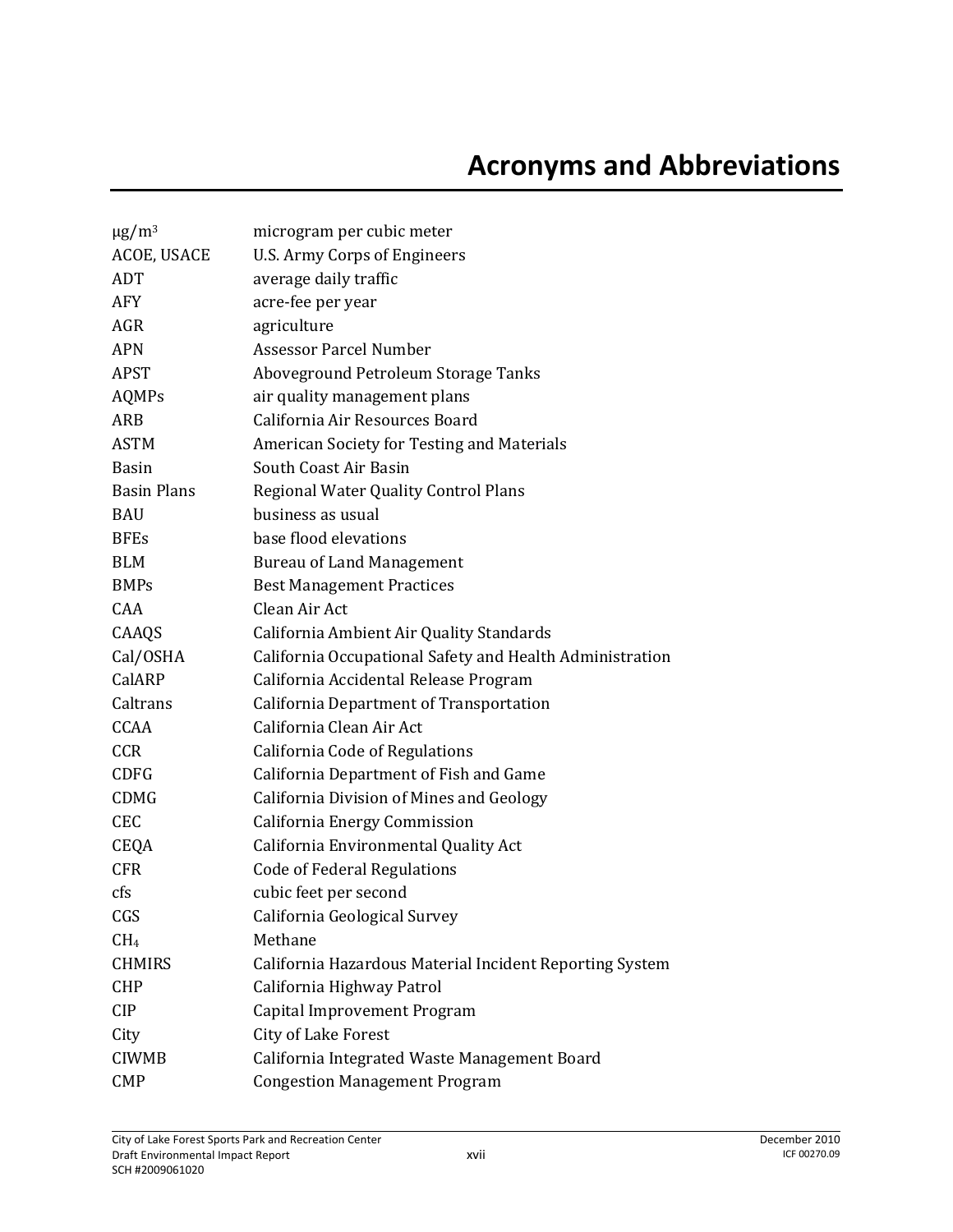| <b>CNDDB</b>      | California Natural Diversity Database                                    |
|-------------------|--------------------------------------------------------------------------|
| <b>CNEL</b>       | <b>Community Noise Equivalent Level</b>                                  |
| <b>CNPS</b>       | California Native Plant Society                                          |
| C <sub>0</sub>    | carbon monoxide                                                          |
| CO <sub>2</sub>   | carbon dioxide                                                           |
| CO <sub>2</sub> e | carbon dioxide equivalents                                               |
| Corps             | <b>U.S. Army Corps of Engineers</b>                                      |
| County            | County of Orange                                                         |
| CP/OS             | <b>Community Park/Open Space</b>                                         |
| <b>CPUC</b>       | California Public Utilities Commission                                   |
| <b>CRHR</b>       | California Register of Historical Resources                              |
| <b>CSS</b>        | coastal sage scrub                                                       |
| <b>CUPA</b>       | Certified Unified Program Agency                                         |
| CWA               | Clean Water Act                                                          |
| <b>DAMP</b>       | Drainage Area Management Plan                                            |
| <b>DATS</b>       | the Deep Aquifer Treatment System                                        |
| dB                | decibels                                                                 |
| dBA               | A-weighted sound level                                                   |
| <b>DFG</b>        | California Department of Fish & Game                                     |
| <b>DOT</b>        | Department of Transportation                                             |
| <b>DPM</b>        | Diesel Particulate Matter                                                |
| <b>DRWF</b>       | Dyer Road Well Field                                                     |
| <b>DTSC</b>       | Department of Toxic Substances Control                                   |
| EDR               | <b>Environmental Data Resources</b>                                      |
| EIR               | <b>Environmental Impact Report</b>                                       |
| EMI               | <b>Emissions Inventory Data</b>                                          |
| EPA               | <b>U.S. Environmental Protection Agency</b>                              |
| <b>EPCRA</b>      | Emergency Planning and Community Right-To-Know Act                       |
| ESA               | <b>Endangered Species Act</b>                                            |
| ESAs              | <b>Environmentally Sensitive Areas</b>                                   |
| <b>ETMC</b>       | El Toro Materials Company                                                |
| $\mathbf F$       | Fahrenheit                                                               |
| <b>FEMA</b>       | <b>Federal Emergency Management Agency</b>                               |
| <b>FFS</b>        | Free-flow speeds                                                         |
| FGC               | <b>Fish and Game Code</b>                                                |
| <b>FHWA</b>       | U.S. Department of Transportation Federal Highway Administration         |
| <b>FINDS</b>      | Facility Index System/Facility Identification Initiative Program Summary |
|                   | Report                                                                   |
| <b>FIRMs</b>      | <b>Federal Insurance Rate Maps</b>                                       |
| GC                | <b>Glass Creek</b>                                                       |
| GHG               | greenhouse gases                                                         |
| GPA               | a General Plan Amendment                                                 |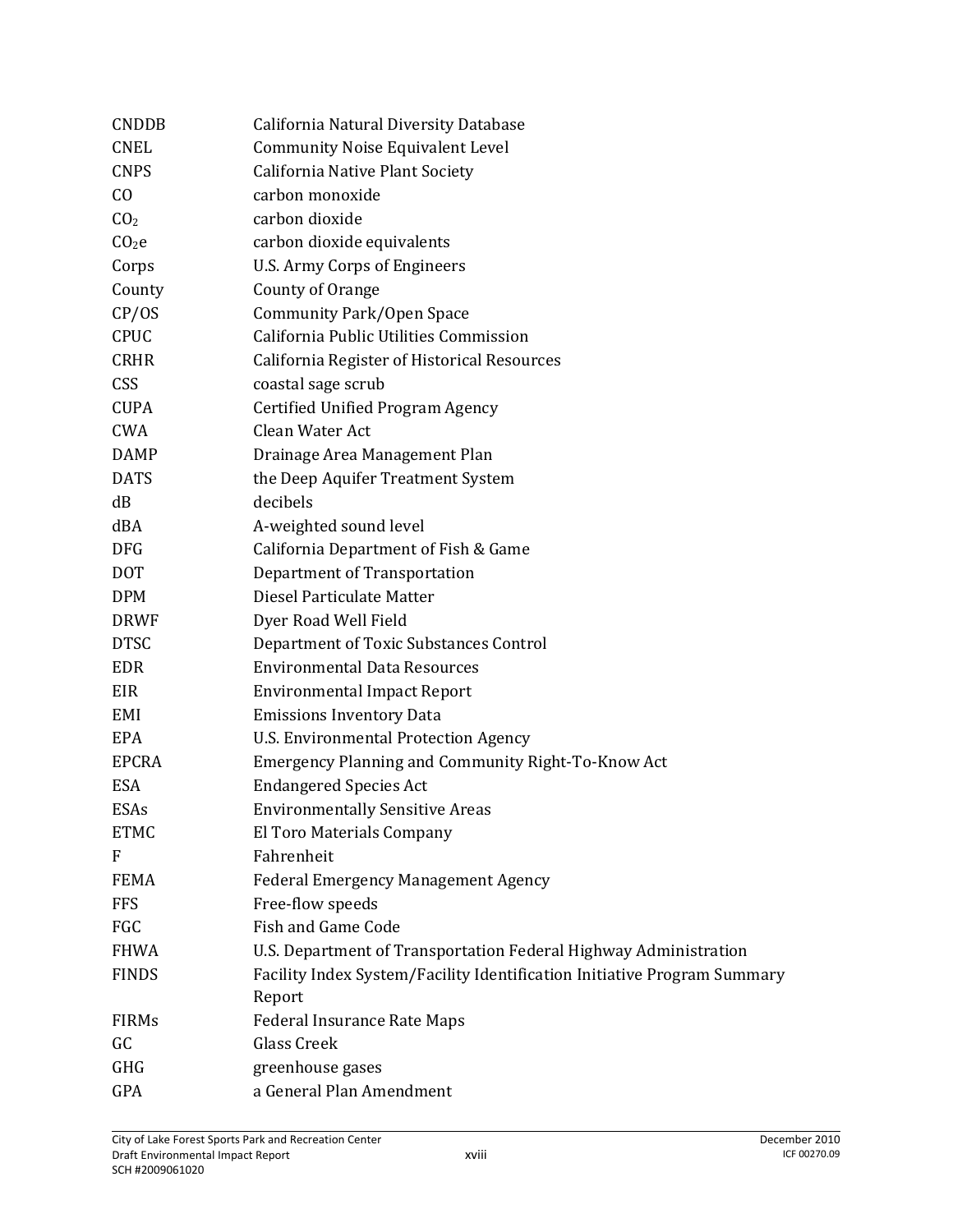| gpd              | gallons per day                                    |
|------------------|----------------------------------------------------|
| <b>GWP</b>       | global warming potential                           |
| <b>HCFCs</b>     | Hydrochlorofluorocarbons                           |
| <b>HCM</b>       | <b>Highway Capacity Manual</b>                     |
| <b>HCP</b>       | <b>Habitat Conservation Plan</b>                   |
| <b>HFCs</b>      | Hydrofluorocarbons                                 |
| <b>HMD</b>       | Hazardous Materials Disclosure                     |
| <b>HOV</b>       | high occupancy vehicle                             |
| <b>HSC</b>       | Health and Safety Code                             |
| Hz               | hertz                                              |
| $I - 5$          | Interstate                                         |
| $I-405$          | Interstate 405                                     |
| <b>ICU</b>       | intersection capacity utilization                  |
| <b>IPCC</b>      | Intergovernmental Panel on Climate Change          |
| <b>IRWD</b>      | Irvine Ranch Water District                        |
| <b>KOPs</b>      | key observation points                             |
| LAWRP            | Los Alisos Water Reclamation Plant                 |
| $L_{dn}$         | Day-Night Average Sound Level                      |
| <b>LEPC</b>      | Local Emergency Planning Committee                 |
| $L_{eq}$         | equivalent sound level                             |
| <b>LFTAM</b>     | Lake Forest Traffic Analysis Model                 |
| <b>LFTM</b>      | Lake Forest Traffic Mitigation Fee Program         |
| <b>LGC</b>       | Lawson & Associates Geotechnical Consulting, Inc.  |
| <b>LIPs</b>      | <b>Local Implementation Plans</b>                  |
| $L_{\text{max}}$ | root-mean-square maximum obtainable noise level    |
| $L_{\text{min}}$ | root-mean-square minimum obtainable noise level    |
| LOS              | level of service                                   |
| <b>LST</b>       | Localized Significance Threshold                   |
| <b>MATES III</b> | Multiple Air Toxics Exposure Study III             |
| <b>MBTA</b>      | <b>Migratory Bird Treaty Act</b>                   |
| <b>MINES</b>     | Mines Master Index File                            |
| <b>MLD</b>       | Most Likely Descendent                             |
| <b>MMT</b>       | million metric tons                                |
| MPAH             | Master Plan of Arterial Highways                   |
| <b>MPO</b>       | metropolitan planning organization                 |
| <b>MRZ</b>       | Mineral Resource Zone                              |
| MRZ-2            | <b>Mineral Resource</b>                            |
| MRZ-2            | <b>Mineral Resource</b>                            |
| MS4              | Municipal Separate Storm Sewer System              |
| MSL              | mean sea level                                     |
| <b>MWD</b>       | Metropolitan Water District of Southern California |
| <b>MWRP</b>      | Michelson Water Reclamation Plan                   |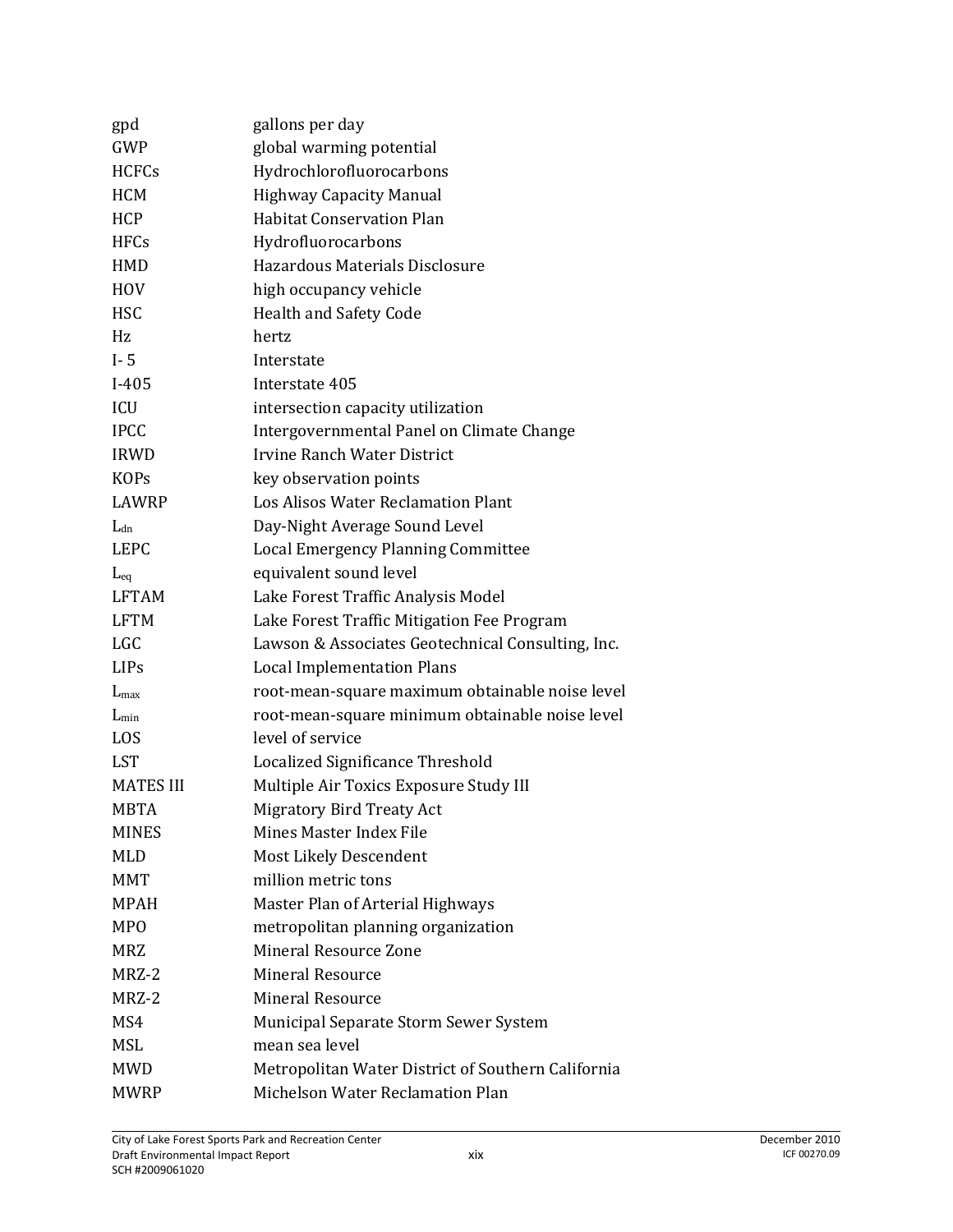| <b>NAAQS</b>    | National Ambient Air Quality Standards                               |
|-----------------|----------------------------------------------------------------------|
| <b>NAHC</b>     | Native American Heritage Commission                                  |
| <b>NCCP</b>     | Natural Community Conservation Plan                                  |
| <b>NFIP</b>     | National Flood Insurance Program                                     |
| NO <sub>2</sub> | nitrogen dioxide                                                     |
| <b>NOI</b>      | Notice of Intent                                                     |
| <b>NOP</b>      | Notice of Preparation                                                |
| <b>NPDES</b>    | National Pollutant Discharge Elimination System                      |
| <b>NRC</b>      | <b>Nuclear Regulatory Commission</b>                                 |
| <b>NRCS</b>     | <b>Natural Resources Conservation Service</b>                        |
| <b>NRHP</b>     | National Register of Historic Places                                 |
| <b>NROC</b>     | Nature Reserve of Orange County                                      |
| 0 <sub>3</sub>  | <b>Ozone</b>                                                         |
| <b>OCFA</b>     | <b>Orange County Fire Authority</b>                                  |
| <b>OCFCD</b>    | Orange County Flood Control District                                 |
| <b>OCSD</b>     | <b>Orange County Sheriff Department</b>                              |
| <b>OCTA</b>     | <b>Orange County Transportation Authority</b>                        |
| <b>OCTAM</b>    | <b>Orange County Transportation Analysis Model</b>                   |
| <b>OCWD</b>     | Orange County Water District                                         |
| <b>OEHHA</b>    | Office of Environmental Health Hazard Assessment                     |
| <b>OES</b>      | <b>Office of Emergency Services</b>                                  |
| <b>OPR</b>      | Office of Planning and Research                                      |
| <b>OSA</b>      | <b>Opportunity Study Area</b>                                        |
| <b>OSHA</b>     | Occupational Health and Safety Administration                        |
| Pb              | Lead                                                                 |
| <b>PCC</b>      | Portland cement concrete                                             |
| PCWQCA          | Porter-Cologne Water Quality Control Act                             |
| PEIR            | program environmental impact report                                  |
| <b>PFCs</b>     | Perfluorocarbons                                                     |
| <b>PM10</b>     | particulate matter less than or equal to 10 micrometers in diameter  |
| PM2.5           | particulate matter less than or equal to 2.5 micrometers in diameter |
| Porter-Cologne  | Porter-Cologne Water Quality Control Act                             |
| Act             |                                                                      |
| ppm             | parts per million                                                    |
| <b>PRC</b>      | <b>Public Resources Code</b>                                         |
| <b>RCPG</b>     | Regional Comprehensive Plan and Guide                                |
| <b>RCRA</b>     | Resource Conservation and Recovery Act of 1976                       |
| <b>RHNA</b>     | <b>Regional Housing Needs Assessment</b>                             |
| RP/OS           | Regional Park/Open Space                                             |
| RWQCB           | Regional Water Quality Control Board                                 |
| <b>SARA</b>     | Superfund Amendments and Reauthorization Act                         |
| <b>SB</b>       | Senate Bill                                                          |